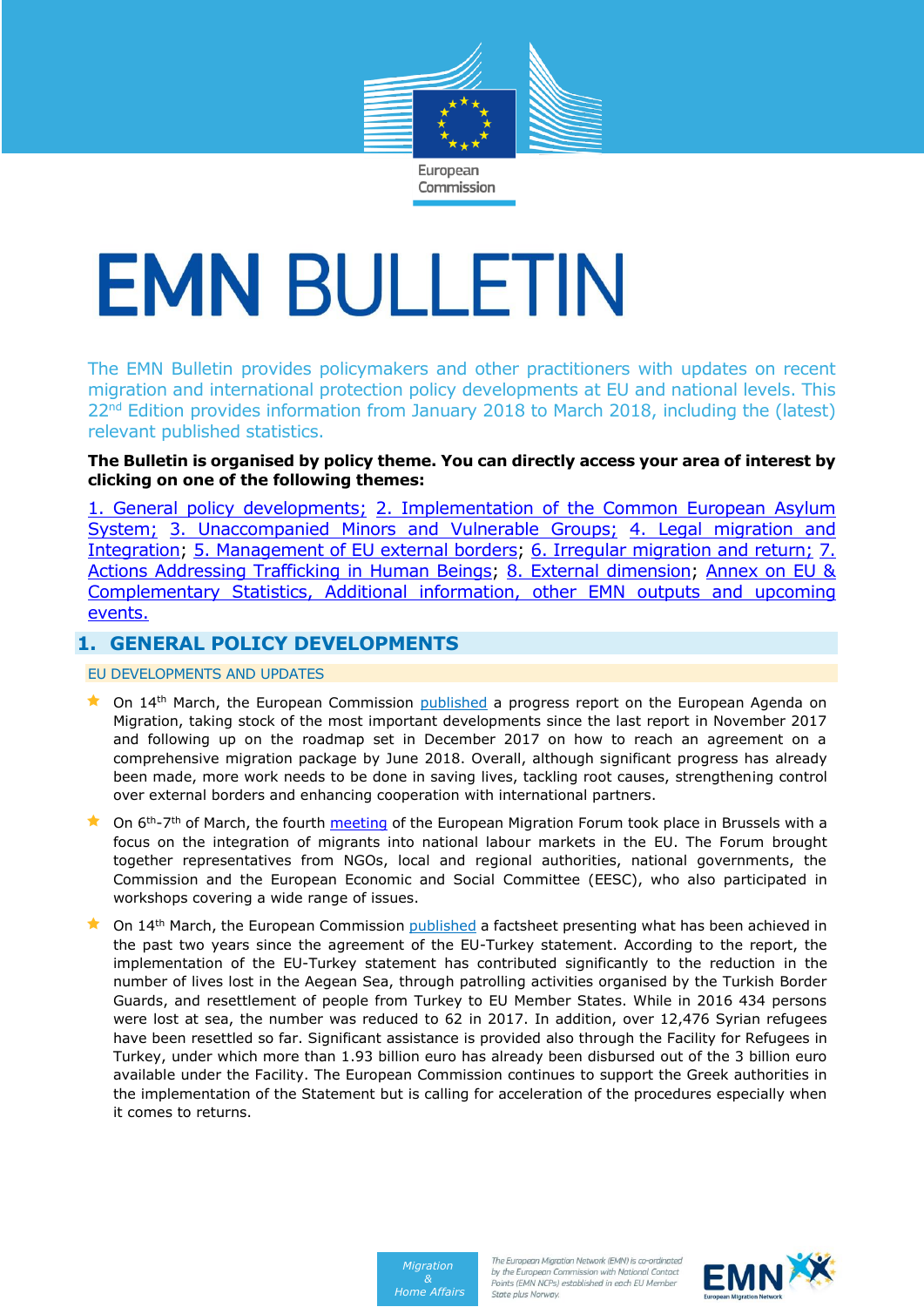#### NATIONAL DEVELOPMENTS

**Germany:** On 14th March, the German Bundestag re-elected Angela Merkel as Chancellor. The coalition agreement between the parties *Christian Democratic Union*, *Christian Social Union* and *Social Democratic Party* will form the basis of German migration policy and its laws until 2021. Key points of

the agreement with regard to managing immigration are as follows:

- Refugee Policy: The number of immigrants (including war refugees, temporarily protected persons, family reunification, relocation, resettlement, minus returns and voluntary departures of future refugees and without labour migration) shall not exceed the range of 180,000-220,000 annually. The fundamental right to asylum and the Geneva Refugee Convention remain untouched.
- Family reunification: As from  $1<sup>st</sup>$ August 2018, family reunification granted to beneficiaries of subsidiary protection (subject to conditions) is limited to 1,000 persons per month, with the Hardship Provision (Härtefallregelung) in accordance with the Residence Act applying beyond this quota.

**Judgment of the General Court of the EU -** T-852/16 and 851/16 on the right to access documents in relation to the EU-Turkey statement

In its judgment of  $8<sup>th</sup>$  February 2018, the General Court delivered its ruling on an appeal lodged against the Commission decisions to refuse access to documents related to the legal advice and/or analysis of the legality, under International and EU law, of the EU-Turkey statement. The Court recalled that the purpose of Regulation 1049/2001 (access to documents) is to give the public access as widely as possible to documents of the institutions, subject to certain limitations based on the grounds of public or private interest. The General Court found that the European Commission did not make a manifest error of assessment in refusing access to most of the documents, since these fell under the 'protection of internationals relations', enshrined in Article 4(1)(a) of Regulation No. 1049/2001. The General Court dismissed the action for annulment; however, partial access to two documents was granted, which were considered not to be related to international relations.

- Labour Migration: a set of rules for managing immigration into the labour market and the associated right of residence and return in a legal framework oriented to the needs of the economy will be worked out, bringing together the existing regulations, and improving transparency and efficiency.
- Integration: The diverse integration measures will be bundled in a nationwide strategy based on the principle of "demand and support". The coordination between the Federal Government, the Federal States and municipalities shall be improved to achieve a more efficient allocation of existing responsibilities.
- Asylum procedures: the processing of asylum application will be carried out in central reception, decision-making and repatriation facilities in which the Federal Office for Migration and Refugees (BAMF), the Federal Employment Agency, youth welfare offices, the judiciary, local foreigners' authorities and others will work hand in hand. Arrival, decision, local distribution or return (AnKER) will take place in the AnKER facilities. An independent and comprehensive counselling of asylum procedures must be guaranteed.
- Return: Voluntary and forced return of irregular migrants remains important with voluntary return taking priority. Existing obstacles will be further reduced (e. g. determination of identity, acceptance by the countries of origin, passport replacement procurement, strengthening of the Joint Centre for the Support of Return - ZUR).
- Algeria, Morocco, Tunisia and other countries with a regular asylum recognition rate of less than five percent will be designated as safe countries of origin.
- **France:** On 21<sup>st</sup> February, the [draft law](https://www.legifrance.gouv.fr/affichLoiPreparation.do?idDocument=JORFDOLE000036629528&type=general&typeLoi=proj&legislature=15) for a managed migration and an effective right of asylum was presented to the French Council of Ministers. By reforming the Code on Entry and Residence of Foreign Nationals and Right of Asylum (CESEDA), the draft law has three main objectives for strengthening France's capacity to manage the changes in migratory flows identified since 2015, namely: reducing the administrative processing time for the examination of asylum applications; strengthening the fight against illegal immigration; and improvement of the reception of third country nationals admitted for residence based on their skills and talents. The draft law will be examined by the National Assembly in April and by the Senate in May. On 22<sup>nd</sup> January, a [decree](https://www.immigration.interieur.gouv.fr/content/download/107406/852886/file/Decret-n_2018-33-22-janvier-2018-delegue-inter-accueil-integration-refugies.pdf) was issued for establishing the post of an inter-ministerial delegate responsible for the reception and integration of refugees. Under the authority of the French Minister of the Interior, the post will provide support for defining, animating and evaluating refugee reception and integration policy, will coordinates the actions of all involved ministries and is responsible for organising the reception operations decided by the government.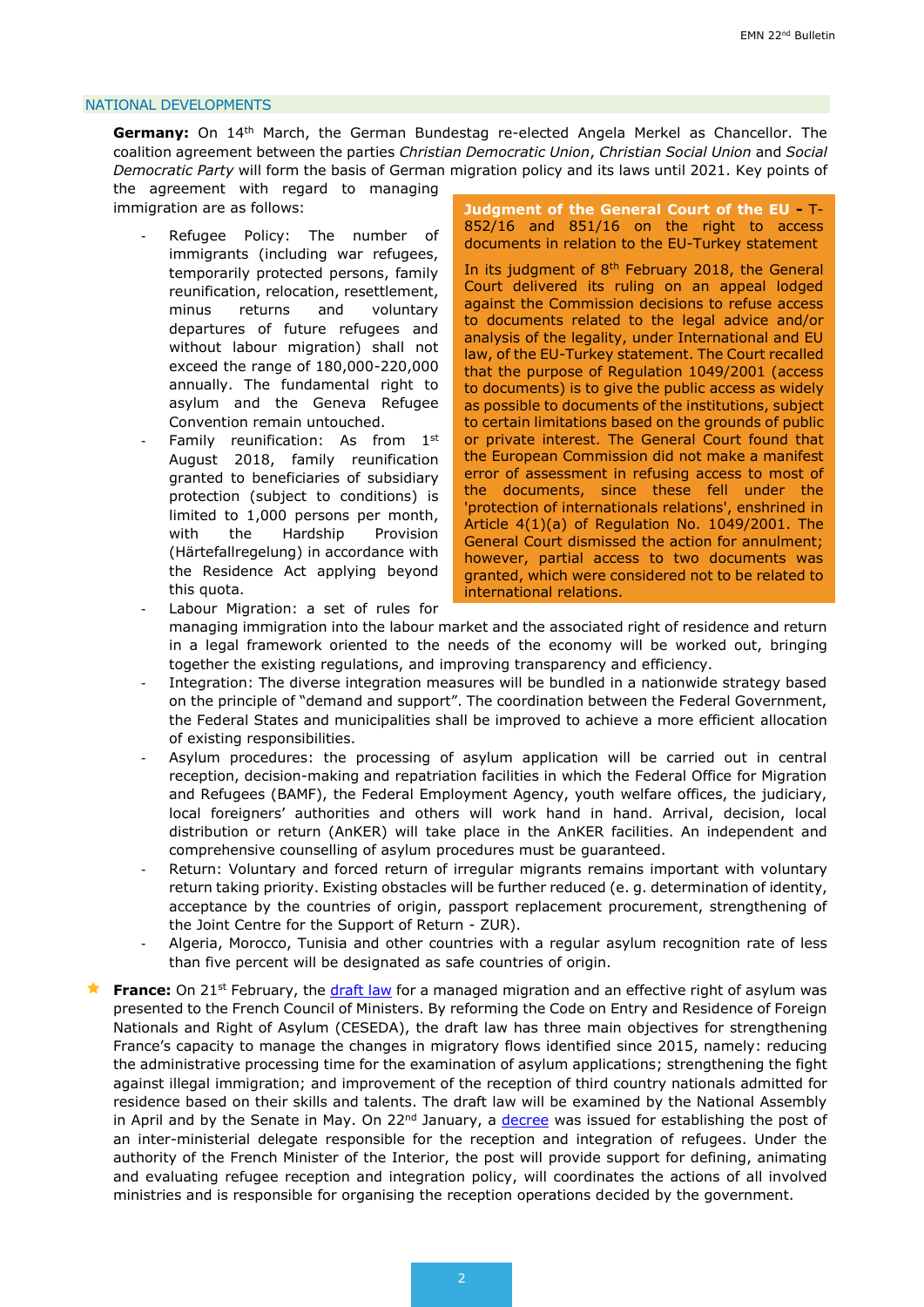<span id="page-2-0"></span> **Ireland:** The Office for the Promotion of Migrant Integration at the Department of Justice and Equality launched the [Communities Integration Fund.](http://www.integration.ie/en/ISEC/Pages/CIF2018) Funding of up to 5,000 euro is available to community organisations for eligible activities to promote migrant integration in their local community

## **2. IMPLEMENTATION OF THE COMMON EUROPEAN ASYLUM SYSTEM**

#### EU DEVELOPMENTS AND UPDATES

★ On 25<sup>th</sup> January EASO [published](https://coi.easo.europa.eu/administration/easo/PLib/Afghanistan_Networks.pdf?utm_source=ECRE+Newsletters&utm_campaign=49168a052e-EMAIL_CAMPAIGN_2018_02_02&utm_medium=email&utm_term=0_3ec9497afd-49168a052e-422302165) a Country of Origin Information Report on Afghanistan, focusing on

the networks in Afghanistan and the importance of them for individuals and families.

## *Relocation and Resettlement*

**A** According to the European Commission's most recent **[Progress Report](https://ec.europa.eu/home-affairs/sites/homeaffairs/files/what-we-do/policies/european-agenda-migration/20180314_progress-report-progress-report-european-agenda-migration_en.pdf)** on the European Agenda on Migration, as of 7th March, 21,847 people have been relocated from Greece (including 513 unaccompanied minors) and 11,999 people have been relocated from Italy (including 174 unaccompanied minors). Regarding the resettlement from Turkey under the EU-Turkey statement, since the [last Progress Report](https://ec.europa.eu/home-affairs/sites/homeaffairs/files/what-we-do/policies/european-agenda-migration/20171114_progress_report_on_the_european_agenda_on_migration_en.pdf) issued in November,

**Judgment of the European Court of Justice** – [Case C-](http://curia.europa.eu/juris/document/document.jsf?text=&docid=198763&pageIndex=0&doclang=en&mode=req&dir=&occ=first&part=1&cid=882271&utm_source=ECRE+Newsletters&utm_campaign=34a822ece8-EMAIL_CAMPAIGN_2018_01_26&utm_medium=email&utm_term=0_3ec9497afd-34a822ece8-422302165)[360/16 Hasan](http://curia.europa.eu/juris/document/document.jsf?text=&docid=198763&pageIndex=0&doclang=en&mode=req&dir=&occ=first&part=1&cid=882271&utm_source=ECRE+Newsletters&utm_campaign=34a822ece8-EMAIL_CAMPAIGN_2018_01_26&utm_medium=email&utm_term=0_3ec9497afd-34a822ece8-422302165)

In its judgment of 25<sup>th</sup> January, the Court of Justice ruled on the interpretation of the **Dublin III Regulation**. The Court found that Article 27(1) must be interpreted as not precluding that the court or tribunal of a transfer decision takes into account the factual situation at the time of the last hearing before the court or tribunal, or, where there is no hearing, at the time when that court or tribunal gives a decision on the matter. Furthermore, Article 24 must be interpreted as meaning that, in a situation in which a third-country national after having been transferred to the first Master State, travels back irregularly to the second Member State, a second transfer to the first Member State can only occur on the basis of new take back procedure.

1,122 people have been resettled, taking the total since the adoption of the Statement to 12,476.

#### LATEST RELEVANT STATISTICS

**A** According to latest **Eurostat statistics**, 650,000 first time asylum seekers applied for international protection in EU Member States in 2017. This number is just over half of the applications registered in 2016, and slightly above the applications registered in 2014, before the peaks of 2015 and 2016. Syria was the most common country of origin for applicants, followed by Iraq and Afghanistan.

#### NATIONAL DEVELOPMENTS.

**Austria:** On 7<sup>th</sup> March, the Constitutional Court repealed parts of the Needs-based

# **Judgment of the European Court of Justice - [C-473/16 F](http://curia.europa.eu/juris/document/document.jsf?text=&docid=198766&pageIndex=0&doclang=EN&mode=req&dir=&occ=first&part=1&cid=217091)**

In its judgment of 25<sup>th</sup> January, the Court of Justice ruled on the expert reports aiming to assist the national authorities in the assessment of the credibility of an asylum seeker's declaration in regards to his/her sexual orientation. The CJEU found that these reports, must be in line with the Charter of Fundamental Rights of the European Union and they should not be the sole basis for the decision taken by a court or tribunal. Moreover, national authorities are prohibited from preparing and using, in order to assess the veracity of a claim made by an applicant concerning his sexual orientation, of a psychologist's expert report the purpose of which is, on the basis of a projective personality test, to provide an indication of the sexual orientation of the applicant.

Minimum Benefits Law in the province of Lower Austria. According to the Constitutional Court's decision, determining the actually granted amount to beneficiaries of international protection by the duration of their residency in Austria during the foregoing six years lacks an objective rectification. Furthermore, the provided caps regarding the granted amount were conflicting with (among others) the Austrian Federal Constitutional Law in the view of the Constitutional Court.<sup>1</sup> On  $14<sup>th</sup>$  February, the Austrian Regulation on Countries of Origin was revised and the states Armenia, Ukraine and Benin were added to the list of safe countries of origin.<sup>2</sup>

With effect from 1st January 2018, the Federal Asylum Law 2005 was adapted. The current version also entitles beneficiaries of subsidiary protection and asylum seekers to integration support, provided that granting of international protection seems very likely according to empirical value. Furthermore, their identity needs to be proven.<sup>3</sup>

**Belgium:** On 24<sup>th</sup> March, the Council of Ministers approved a new plan to reduce the number of [reception places](https://emnbelgium.be/news/council-ministers-approves-reduction-plan-reception-places-applicants-international-protection) for applicants for international protection: from 23,815 places (currently) to 16,629 reception places in 2019 (of which 10,044 are collective places and 6,585 individual reception places). With this plan, the reception network would return to its "structural" capacity, that is to say the capacity

<sup>1</sup> <sup>1</sup> Constitutional Court, 7 March 2018, G136/2017

<sup>2</sup> BGBl. II Nr. 25/2018

<sup>3</sup> BGBl. I Nr. 145/2017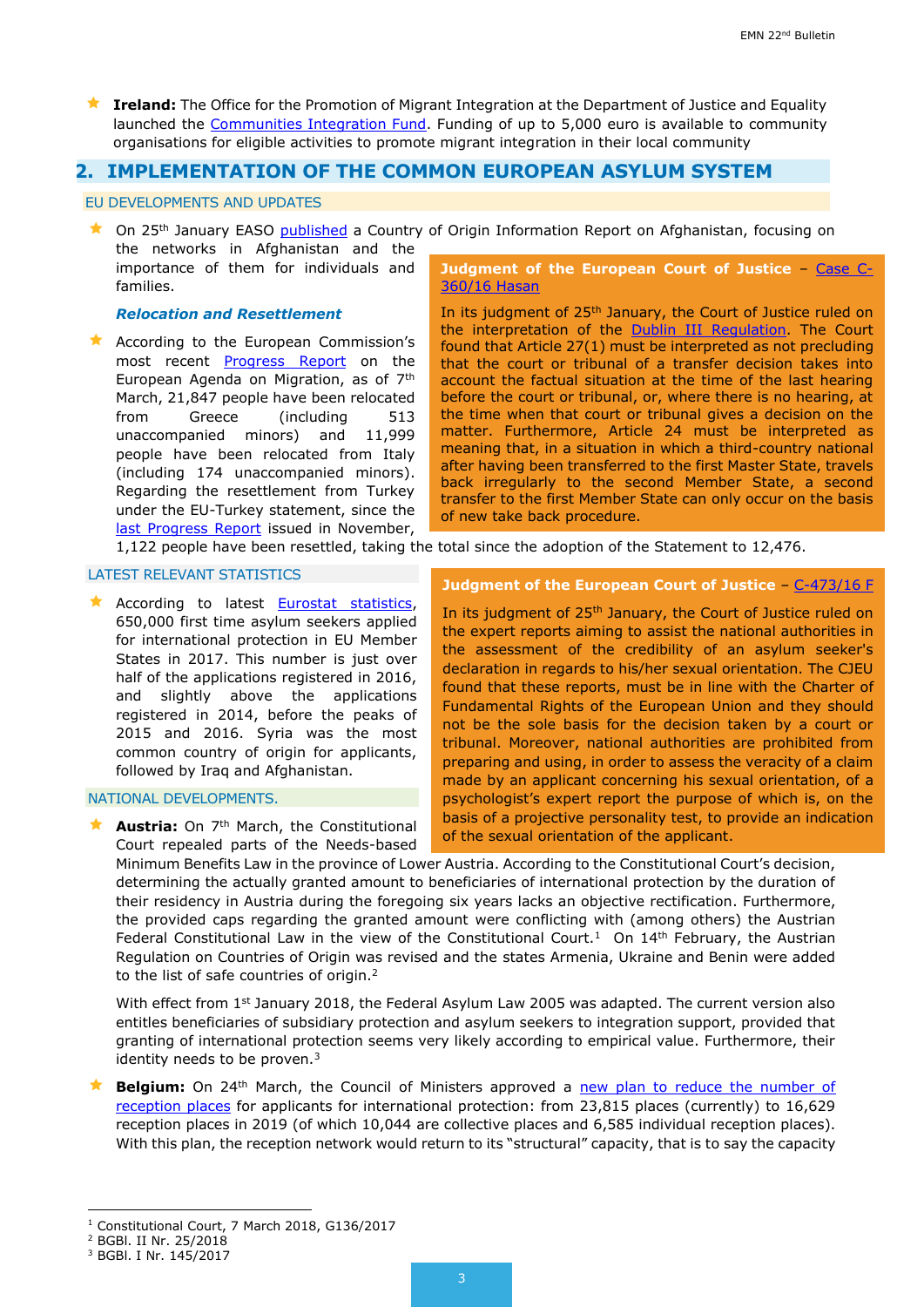before the high influx of applicants for international protection in 2015 and 2016. Towards this end, in 2018, 6,454 reception places (both collective and individual) are planned to be closed.

- **Croatia:** On 1<sup>st</sup> January, the [amendment to the Act on International and Temporary Protection](file:///C:/Users/39250/AppData/Local/Microsoft/Windows/Temporary%20Internet%20Files/Content.Outlook/XHDVBBYG/The%20Amendments%20to%20the%20Accto%20on%20International%20and%20Temporary%20Protection) entered into force. This amendment appoints the Central State Office for Reconstruction and Housing Care as the responsible body for providing accommodation to asylum seekers and foreigners under subsidiary protection in housing units owned by the Republic of Croatia or housing units that Office uses on the basis of a lease contract with a third party. Moreover, it sets out criteria for termination of the right to the accommodation for the asylum seekers and foreigners under subsidiary protection.
- **★ Greece:** On 13<sup>th</sup> February, a circular was issued regulating attribution of the Social Security Number (A.M.K.A.), according to the provisions of the Joint Ministerial Decision No. 7791/245/Φ80321/1-4- 2009, to beneficiaries of international protection and asylum seekers.<sup>4</sup>

On 3<sup>rd</sup> February, the Asylum Service amended its Regulation on operational and internal articulation issues. <sup>5</sup> (Official Gazette, Issue B, no. 417 14-2- 2018, Decision No 3385).

- **Finland:** In March, the Finnish Immigration Service conducted fact-finding missions to [Afghanistan](http://migri.fi/en/artikkeli/-/asset_publisher/virasto-teki-tiedonhankintamatkan-afganistaniin-maaliskuussa) and [Somalia.](http://migri.fi/en/artikkeli/-/asset_publisher/vuoden-ensimmainen-tiedonhankintamatka-tehtiin-somaliaan) The purpose of these visits was to create a contact network with international and national actors such as aid organisations, officials, researchers and local non-governmental organisations. The [report](http://migri.fi/en/artikkeli/-/asset_publisher/tiedonhankintamatka-bagdadiin-raportti-julkaistu) on a fact-finding mission in 2017 to Iraq was published on  $6<sup>th</sup>$  February.
- **France:** On 20<sup>th</sup> March, the [law](https://www.legifrance.gouv.fr/eli/loi/2018/3/20/INTX1734902L/jo/texte/fr) allowing sound application of the Common European Asylum System and modifying the Code on Entry and Residence of Foreigners and Right of Asylum (CESEDA) was published. It defines the significant risk of absconding and specifies under which conditions a foreign national presenting such a risk can be detained. Furthermore, the law harmonises and simplifies the house arrest regime for foreign nationals affected by the Dublin regulation.

On 12th January, an [instruction](http://circulaire.legifrance.gouv.fr/pdf/2018/01/cir_42919.pdf) on shortening the registration time of asylum applications in one-stop shops was issued. The overall objective is to reduce the processing time for the examination of an asylum applications from the moment of registration to the final decision, to six months. It also aims to gradually reduce the time need to register asylum applications to a maximum of three days by the end of 2018, as well as increasing the number of staff.

**★ Ireland:** On 6<sup>th</sup> March, the [European Union \(Dublin System\) Regulations 2018](http://www.ipo.gov.ie/en/IPO/SI%2062%20of%202018.pdf/Files/SI%2062%20of%202018.pdf) came into effect.<sup>6</sup> The Regulations give further effect to Regulation (EU) 604/2013 (the Dublin III Regulation) in Ireland and revoke the previous European Union (Dublin System) Regulations 2014 and the European Union (Dublin System) (Amendment) Regulations 2016.

The Irish Government has introduced a temporary [interim measure](http://www.inis.gov.ie/en/INIS/Pages/self-employment-permission) to provide eligible international protection applicants access to the labour market from 9<sup>th</sup> February 2018 until the date of entry into force in the State of the EU (recast) Reception Conditions Directive.

## *Relocation and Resettlement*

- **Belgium:** Belgium plans to [resettle](https://emnbelgium.be/news/belgium-plans-resettle-1150-refugees-2018) 1,150 refugees in 2018, including 1,050 Syrian refugees, as well as 50 Congolese refugees and 50 refugees of the Central Mediterranean route.
- **Estonia:** In March 2018, the government [stated](https://www.postimees.ee/4439139/eesti-loeb-kohustused-taidetuks-ja-rohkem-kvoodipagulasi-vastu-ei-vota) that it has fulfilled its obligations under the 2015 EU refugee quota policy for relocation and no new refugees will be accepted as part of that specific scheme. Estonia accepted 206 refugees (141 from Greece, 59 from Turkey and 6 from Italy).
- **Ireland:** In March 2018, the final 129 asylum seekers [arrived](http://www.inis.gov.ie/en/INIS/Pages/final-arrivals-from-greece-under-EU-relocation-programme-230318) in Ireland from Greece under the EU's relocation programme. This signified the successful conclusion of Ireland's participation in the EU relocation programme in Greece. 1,022 asylum seekers have been relocated to Ireland in addition to 792 programme refugees.
- **★ Portugal:** From January to March 2018, Portugal received 25 people from Italy, now comprising 1,547 refugees under the relocation programme since it started.
- **Spain:** The relocation and resettlement processes continued to be carried out, leading to a total of 1,358 relocations and 1,424 resettlements to Spain as of 27<sup>th</sup> February.

<sup>1</sup> 4 (Reference Number:31547/9662)

<sup>5</sup> Official Gazette, Issue B, no. 417 14-2- 2018, Decision No 3385

<sup>6</sup> SI No. 62 of 2018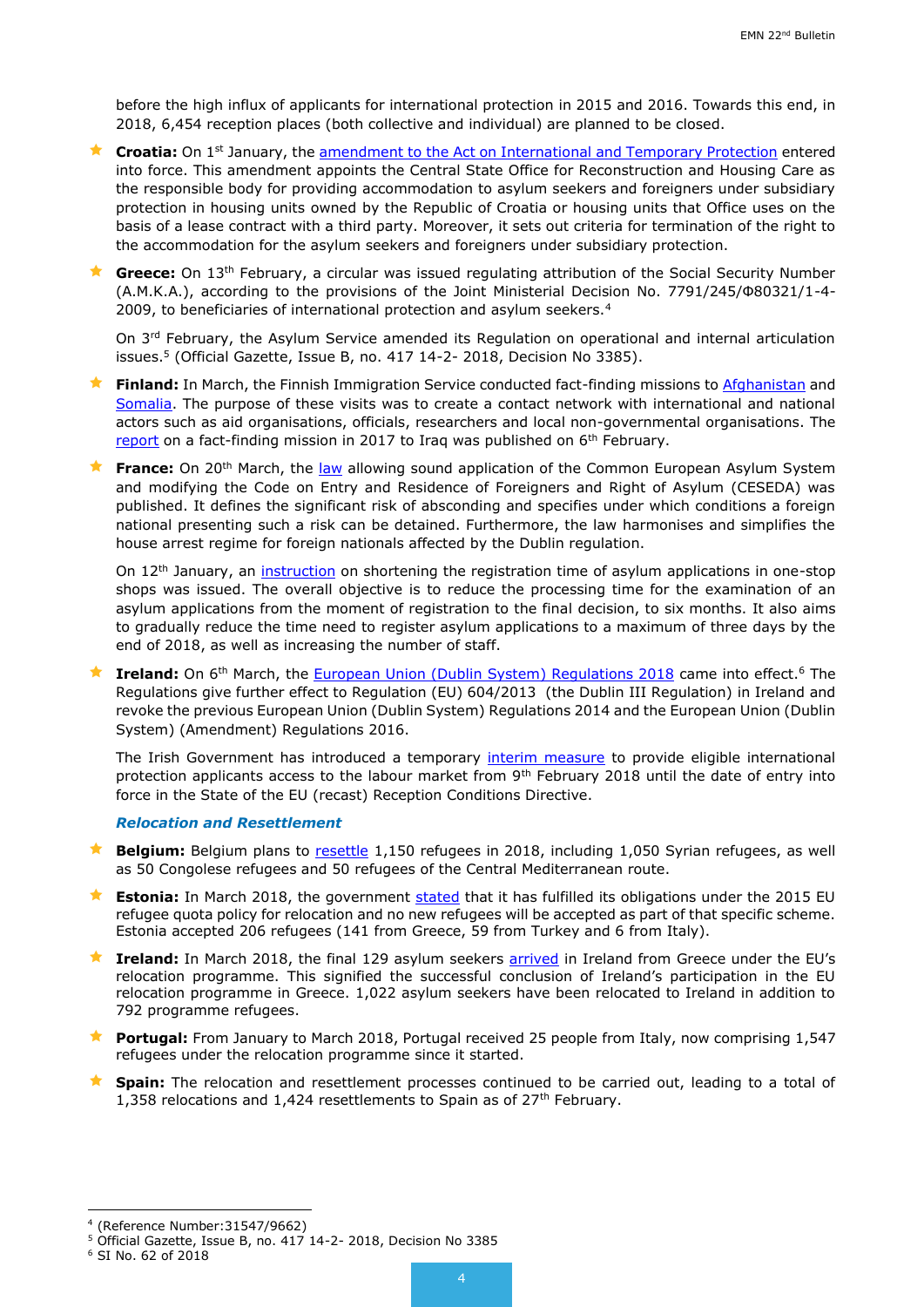## <span id="page-4-0"></span>**3. UNACCOMPANIED MINORS AND VULNERABLE GROUPS**

#### EU DEVELOPMENTS AND UPDATES

★ On 7<sup>th</sup> March EASO [published](https://www.easo.europa.eu/sites/default/files/easo-practical-guide-on-age-assesment-v3-2018.pdf?utm_source=ECRE+Newsletters&utm_campaign=daf9e5d520-EMAIL_CAMPAIGN_2018_03_16&utm_medium=email&utm_term=0_3ec9497afd-daf9e5d520-422302165Prac􀆟%20cal%20Guide%20on) the second edition of its Practical Guide on Age Assessment, providing updated guidance, key recommendations and tools on the implementation of the best interest of the child when assessing age.

#### NATIONAL DEVELOPMENTS.

 **Italy:** Further to an agreement signed in mid-January between the Ministry of the Interior, the Association of Italian Cities and Towns (ANCI) and the Italian Football Federation (FIGC), foreign minors and young adults residing in SPRAR reception centres (SPRAR is the Italian secondary reception system) are given the opportunity to play football. The project aims at promoting integration using sport as a medium to favour socialisation to the receiving society and contact with young Italian nationals.

On 18 January, a Memorandum of Understanding was signed to contrast the phenomenon of disappearing foreign minors. Disappearing foreign minors represent 67% of the total number of people disappearing in Italy. Particularly vulnerable, they need to be better protected, notably against trafficking of human being and exploitation. Accordingly, the agreement signed aims at improving the exchange of information between different branches of Italian National authorities.

On 14 February 2018, a second group of vulnerable people reached Italy through the Humanitarian Corridor established in late 2017. A first such group arrived in Italy in December 2017 (see last Bulletin). This time, the group counted 150 people identified in Libyan centres by the UNHCR and allowed legal entry into Italian territory. More specifically, they were 73 women, 59 men and 18 minors, from Eritrea, Somalia, Ethiopia and South Sudan. A third group reached Italy on 27 February, this time counting some 113 people from Eritrea, Somalia, and South Sudan. The opening of a Humanitarian Corridor results from an agreement passed between the Ministry for Foreign affairs and International Cooperation, the Ministry of the Interior, the Italian Episcopal Conference (CEI), and the Sant'Egidio Community on 12 January 2017.

**Norway:** On 1<sup>st</sup> February, Section 8-8 in the Norwegian Immigration Regulations, which concerns temporary residence permits for unaccompanied minors due to lack of proper care upon return (permits valid until the minors reach 18 years), was changed.

Following a circular issued by the Ministry of Justice and Public Security on 1<sup>st</sup> February, the fact that a minor is referred to internal flight alternative (IFA) will alone be insufficient to limit the residence permit. Where a minor lacks a guardian or a network or resources in the internal flight (safe) area may, however, indicate that the residence permit should not be limited. Therefore, when assessing whether an unaccompanied minor may be granted an ordinary residence permit on humanitarian grounds or a time limited permit (only valid until 18 years), one of the factors which is to be taken into consideration is whether the unaccompanied minor is referred to IFA, and does not have a guardian or network or resources in the area of internal flight.

In addition, a new temporary provision was adopted, according to which a limited group of persons who arrived in Norway as unaccompanied minors, and who were referred to IFA and (in the period between October 2016 – February 2018) granted a limited residence permit until the age of 18 years, may have their asylum application processed anew by the Norwegian Directorate of Immigration. In the new assessment, the higher threshold for limiting the residence permit when a minor is referred to internal flight, is to be applied.

## <span id="page-4-1"></span>**4. LEGAL MIGRATION AND INTEGRATION**

#### EU DEVELOPMENTS AND UPDATES

- $\bigstar$  On 14<sup>th</sup> March, the European Commission put forward a [proposal](https://ec.europa.eu/home-affairs/sites/homeaffairs/files/what-we-do/policies/european-agenda-migration/201780314_proposal-regulation-establishing-community-code-visas_en.pdf) to reform the EU Visa Policy and adapt it to the current security concerns and challenges related to migration, as well as include the opportunities offered by new technological developments. With a view, on the one hand, to facilitate tourism, trade and business, while on the other to strengthen security in Europe, the most important points included in the proposal concern:
	- faster and more flexible procedures;
	- multiple entry visas with longer validity;
	- short-term visas issued directly at external borders;
	- additional resources to reinforce security;
	- New mechanism to trigger stricter conditions for processing visas, as a tool to improve cooperation on return and readmission.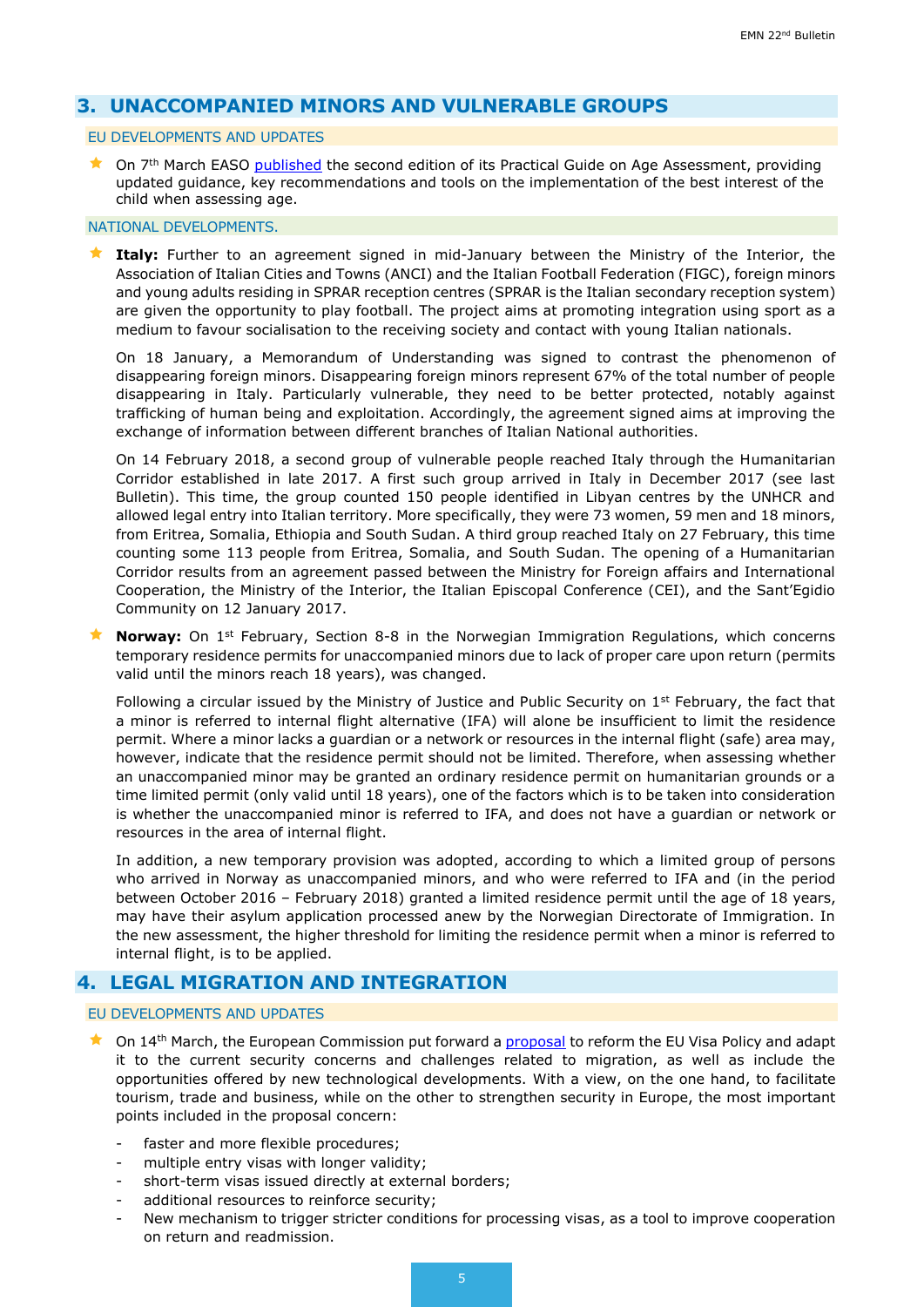The proposal was put on the table as a first step of the reform of the common EU visa policy and another proposal amending the Visa Information System (VIS) will follow later in spring 2018.

 $\star$  On 24<sup>th</sup> January, the Commission published a [toolkit](http://ec.europa.eu/regional_policy/en/information/publications/guides/2018/toolkit-on-the-use-of-eu-funds-for-the-integration-of-people-with-a-migrant-backgound) to assist Member States on how to make the best use of EU funds in regards to integration of migrants and asylum seekers. The purpose of the toolkit is to help set up local integration strategies supported by EU resources within the 2014-2020 budget period. The toolkit identifies five priorities for holistic and efficient long-term integration strategies: reception; education; employment; housing; and access to public services. It lists the most pressing challenges under these five priorities and suggests adequate support measures, each one of them matched with the right EU fund.

#### NATIONAL DEVELOPMENTS

**Austria**: On 1<sup>st</sup> January, the Austrian Regulation for Skilled Workers entered into force, determining for what understaffed professions in the year 2018 foreigners might be accepted as skilled workers according to the Act Governing the Employment of Foreigners.<sup>7</sup> Those understaffed professions encompass for example roofers, carpenters and motor mechanics.

On 5<sup>th</sup> February, the Settlement Regulation entered into force. According to this regulation the maximum numbers of residence titles and work permits for temporary employed foreigners and foreign harvest workers are established for the year 2018. $8$ 

**Belgium:** As of 1<sup>st</sup> January, the *integration programme* of the German-speaking Community became mandatory for foreign nationals who (i) are above 18 years of age; (ii) registered at a municipality of the German-speaking Community from January 2018; (iii) have a residence permit valid for at least three months. However, several categories of migrants are exempted from this obligation. The integration programme is also open on a voluntary basis to other migrants and consists of four modules: a welcome module, a language course, an integration course and socio-professional orientation.

 **Croatia**: In January, following the changes of Foreigners Act, [amendments](file:///C:/Users/39250/AppData/Local/Microsoft/Windows/Temporary%20Internet%20Files/Content.Outlook/XHDVBBYG/Amendments%20to%20the%20Ordinance%20on%20mode%20of%20determining%20conditions%20for%20entry%20and%20residence%20in%20the%20Republic%20of%20Croatia%20of%20citizens%20of%20EEA%20Member%20States%20and%20their%20family%20members%20and%20family%20members%20of%20Croatian%20nationals) to the Ordinance on mode of determining conditions for entry and residence in the Republic of Croatia of citizens of EEA Member States and their family members and family members of Croatian nationals came into force. This Ordinance no longer applies to third-country national family members of Croatian nationals.

**★ Czech Republic**: At the beginning of 2018, the Czech Republic expanded its policy on labour migration projects targeted at selected categories of migrants. The projects provide a scheme for the preferential intake of applications for long-term residence permits submitted by participants of these projects at the embassies of the Czech Republic abroad. The government increased the annual quota limiting the number participants of the project called "the System of Special Treatment for Skilled Employees from Ukraine" by double (i.e. 19,600 migrants per year). Similar projects for labour migrants from Mongolia and the Philippines will be launched in May (1,000 migrants per year in each project).

 **Greece:** A National Strategy on Integration is currently under elaboration at the Ministry for Migration Policy. This strategy outlines the parameters of integration according to EU principles and directives, and emphasises the importance of integration in local societies. It proposes specific measures and actions and gives a list of interventions that together form part of an integrated approach. It encompasses nine policy areas, including the cooperation with local government, the reception of asylum seekers, education and targeted policies for vulnerable migrants.

**Estonia:** In February, the government [decided](https://www.siseministeerium.ee/et/uudised/valitsus-joudis-sisserande-piirarvu-kusimuses-kokkuleppele) not to raise the immigration quota cap in place, but to introduce additional exceptions (incl. highly-skilled specialists). The immigration quota limits the number of third-country nationals who can settle in Estonia. According to the Aliens Act, the total number should not exceed 0.1 per cent of the permanent population of Estonia annually.

**Finland:** On 20<sup>th</sup> March, a [proposal](http://intermin.fi/en/article/-/asset_publisher/eu-n-ulkopuolelta-tulevia-opiskelijoita-ja-tutkijoita-koskevaa-lainsaadantoa-muutetaan) to amend legislation on students and researchers from outside the EU was submitted to Parliament. Residence permits for researchers and students would be extended and job-seeking and entrepreneurship would be encouraged through a residence permit granted for this. The goal of this act implementing the EU Directive on students and researchers is that most students completing their degrees in EU countries stay and work in the Union.

On 30th January, the [introduction](http://intermin.fi/en/article/-/asset_publisher/startup-oleskelulupa-helpottaa-yrittajien-ja-huippuosaajien-maahanmuuttoa-suomeen) of a new type of residence permit for growth or start-up entrepreneurs was announced. The application process for an extended permit will also be simplified, and the validity period of a first residence permit for specialists will be extended. The aim is to make it easier for entrepreneurs and experts to move to Finland, thereby promoting economic growth and employment.

-

<sup>7</sup> BGBl. II Nr. 377/2017

<sup>8</sup> BGBl. II Nr. 23/2018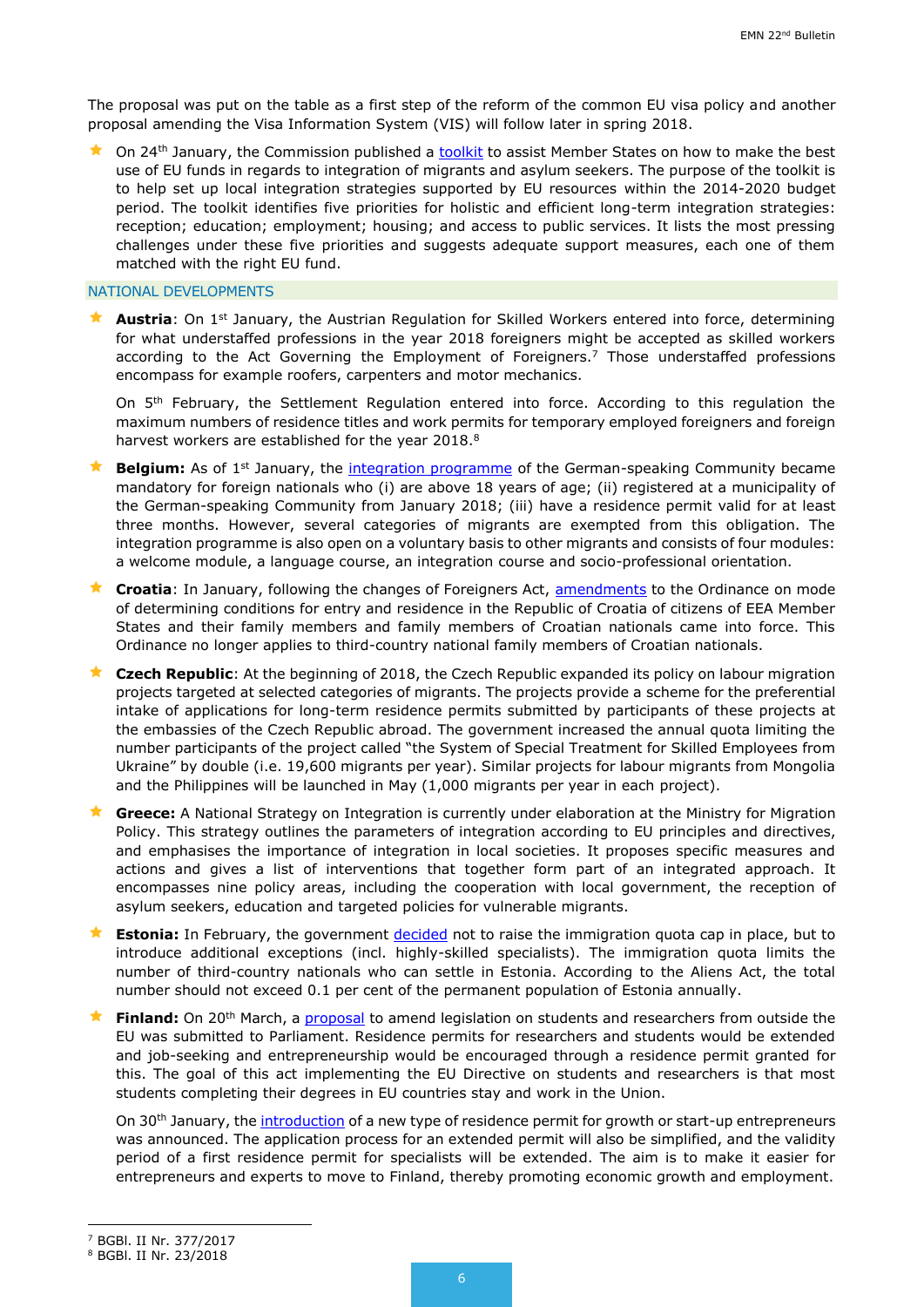**France:** On 26<sup>th</sup> February, the Ministry of the Interior published an [information note](https://circulaires.minint.fr/apps/maarch_entreprise/index.php?display=true&dir=indexing_searching&page=view_resource_controler&id=7437) on the required level of knowledge of French for the issuance of long term residence permits. From 7<sup>th</sup> March 2018, level A2 of the Common European Framework of Reference (CEFR) for languages is required, whereas previously a "sufficient" level of knowledge of French was adequate. On 21<sup>st</sup> February, the Ministry of the Interior published a [ministerial order](https://www.legifrance.gouv.fr/affichTexte.do?cidTexte=JORFTEXT000036639354&dateTexte=&oldAction=rechJO&categorieLien=id&idJO=JORFCONT000036639317) detailing the list of diplomas and certifications attesting the required knowledge of French for obtaining a 10-year residence permit.

**Ireland**: On 26<sup>th</sup> March, the [Employment Permits \(Amendment\) Regulations 2018](http://www.irishstatutebook.ie/eli/2018/si/70/made/en/pdf) came into effect.<sup>9</sup> The Regulations make a number of amendments to the Employment Permit Regulations 2017, which provide for the issuing of employment permits to qualified non-EEA nationals in certain occupations experiencing skills shortages in the Irish labour market.

 **Lithuania:** In March, the Government of the Republic of Lithuania agreed on the principles of a reform of the migration system. This foresees the establishment of a sole institution responsible for all migration questions, in addition to a new Migration Commission. The Migration Department is in the process of preparing the legal amendments necessary to implement the reform.

Starting from 2018, Lithuania adopted new policies meant to ease and accelerate the immigration procedures for third-country nationals wanting to work in Lithuania. The companies that employ such workers can now apply to the so-called "Whitelist" (the list of confirmed companies) and benefit from fewer administrative requirements.

The Ministry of Interior presented a proposal to the Parliament to allow foreign students that graduated in Lithuania to remain in the country for nine months (instead of six months). Additionally, foreigners that were issued a permit to live on the basis of studies and, accordingly, graduated and earned a higher education qualification in Lithuania, were proposed to be allowed to benefit from more favorable conditions regarding obtaining a permanent residence permit.

**Luxembourg:** The [Law of 8](http://legilux.public.lu/eli/etat/leg/loi/2018/03/08/a178/jo)<sup>th</sup> March modifies 1) the amended electoral Law of 18 February 2003; 2) the amended Law of 4 February 2005 on the referendum at the national level. It brings about a number of changes relevant for third country nationals. In order to register for the electoral roll for municipal elections or to be a candidate for the municipal elections, of the five required years of residence, only the last year of residence directly preceding the registration or application must be uninterrupted. Furthermore, the law foresees that foreigners can register on the electoral roll for municipal and European elections electronically.

On 2<sup>nd</sup> February, the **bill** approving the agreement between Azerbaijan and the Benelux states on the exemption of the visa obligation for service passport holders was introduced into Parliament.

On 15th March, a consultation debate took place in Parliament on the upcoming multiannual national action plan on integration. The [draft plan](http://www.chd.lu/wps/PA_RoleDesAffaires/FTSByteServingServletImpl?path=/export/exped/sexpdata/Mag/0007/123/15230.pdf) was elaborated by the Inter-ministerial Committee for Integration under the coordination of the Welcome and Integration Agency (OLAI) in the last quarter of 2017. After consultations with various stakeholders, the draft will undergo further revision by OLAI and the inter-ministerial committee. The plan is based on two axes: the reception and follow-up of applicants for international protection and the integration of non-Luxembourgish residents.

Latvia: On 15<sup>th</sup> February, the [Conceptual Report on Immigration Policy,](https://www.vestnesis.lv/op/2018/35.2) recommending the necessary improvements in the area of immigration, was endorsed by the Cabinet of Ministers.

On 20<sup>th</sup> February, the Cabinet of Ministers approved [Regulation](https://likumi.lv/doc.php?id=297537) No. 108 "Specialties (professions) where a significant shortages of labour are forecast and where foreigners can be invited to work in the Republic of Latvia", listing 237 professions and specialties. This is necessary to reduce short-term labour shortages, which significantly limit the economic growth of Latvia, especially in such sectors as manufacturing industry and information and communication technologies, as well as to promote productivity in sectors with high added-value.

 **Malta:** During the reporting period, the Integration Unit within the Ministry for European Affairs and Equality began the implementation of the Migrant Integration Strategy and Action Plan (Vision 2020) which was launched on 15 December 2017. As a result, a solid foundation for future integration governance was established, including the launch of the "I Belong" programme outlined in the Strategy. This programme demands that a third-country national submits a formal request to integrate in Malta which will set in motion the integration support provided by the government. The decision for the introduction of the integration request track is inspired by the conviction that such an important decision in the life of an individual as well as for Maltese society needs to be explicitly formalised.

1

<sup>9</sup> SI No. 70 of 2018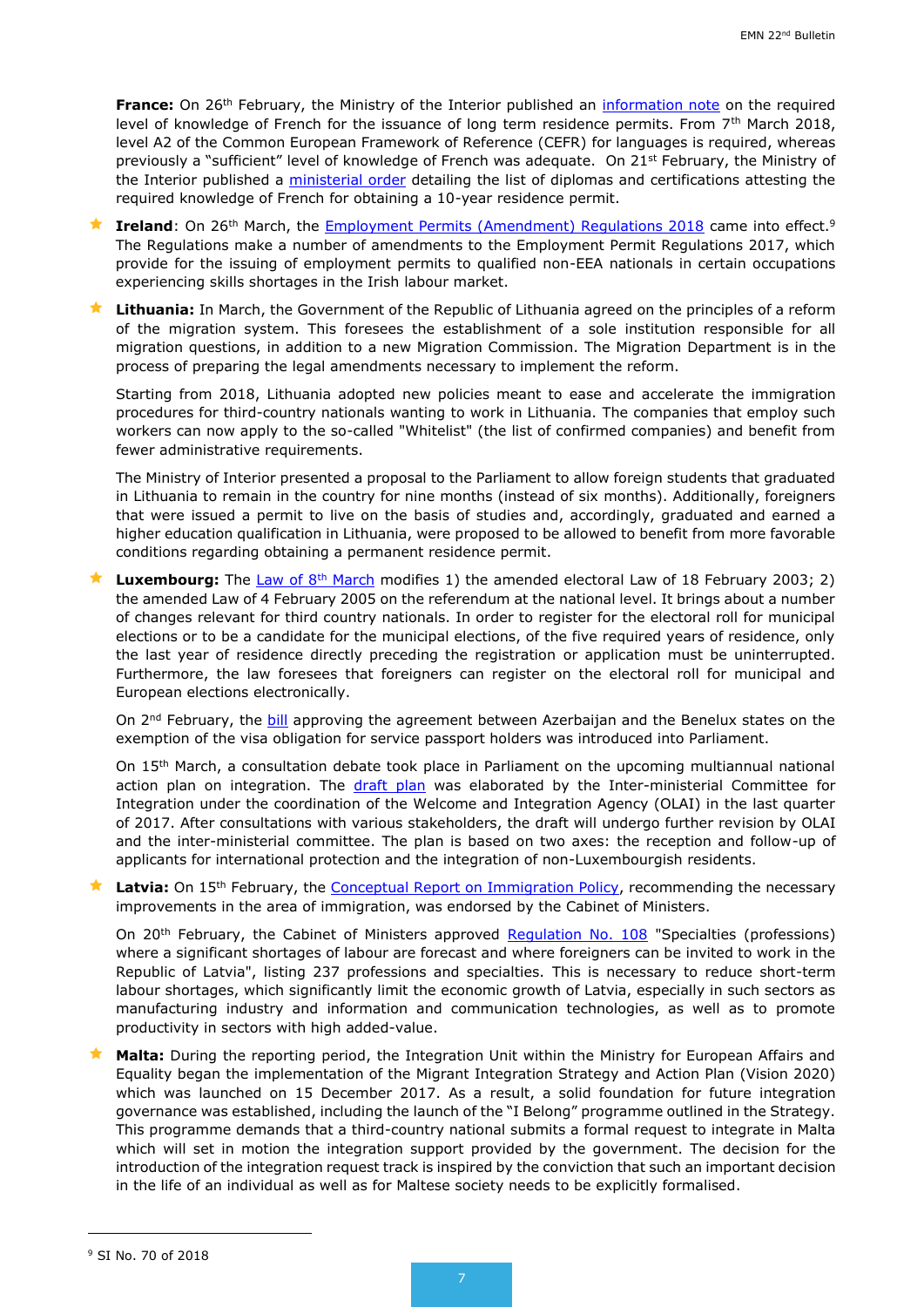**Slovenia:** In January an agreement on the employment of Serbian citizens in Slovenia was signed. The agreement will help to increase the legal security of Serbian migrant workers. Among other things, the agreement sets out the conditions of employment, the procedures for granting permission to enter the Slovenian labour market and the obligations of employers to migrant workers.

In January, Slovenia has added to the list of occupations that are chronically in deficit on the Slovenian labour market, two additional occupations: chef and electro-mechanics. Based on this list, adopted by the Minister of Labour, access to the Slovene labour market is made easier for employment of foreigners in these professions, since a prior labour market test is not necessary for their employment.

**Spain**: In January 2018, the extension of the regulation of the collective management of recruitment for seasonal agricultural workers from third-countries that Spain has signed with Morocco, was approved (Official State Gazette publication as of 30<sup>th</sup> December 2017).

**Sweden:** On 1<sup>st</sup> March 2018, the government tasked the [Swedish](https://tillvaxtverket.se/english.html)  [Agency for Economic and Regional](https://tillvaxtverket.se/english.html)  [Growth](https://tillvaxtverket.se/english.html) to facilitate contacts and networking between foreign-born women, in particular newly arrived women, and employers. The aim of [this initiative](http://www.regeringen.se/4948a5/contentassets/5902ae60335a4aa99db41ce2c0f7b266/n18-01430.pdf) is to enable companies, especially private entrepreneurs, to better avail themselves of the competencies and potentials of migrant women in Sweden.

The background to this task, which has a duration of several years, is that foreign-born women work to a lesser degree than foreign-born men. To raise the employment rate among women **Judgment of the European Court of Justice** - Case C- [240/17 E](http://curia.europa.eu/juris/document/document.jsf;jsessionid=9ea7d0f130d5d14d58afc39a4c6b8f31ed219a6a44e0.e34KaxiLc3eQc40LaxqMbN4PaNuNe0?text=&docid=198441&pageIndex=0&doclang=en&mode=lst&dir=&occ=first&part=1&cid=595751&utm_source=ECRE+Newsletters&utm_campaign=1856e46822-EMAIL_CAMPAIGN_2018_01_19&utm_medium=email&utm_term=0_3ec9497afd-1856e46822-422302165http://curia.europa.eu/juris/document/document.jsf;jsessionid=9ea7d0f130d5d14d58afc39a4c6b8f31ed219a6a44e0.e34KaxiLc3eQc40LaxqMbN4PaNuNe0?text=&docid=198441&pageIndex=0&doclang=en&mode=lst&dir=&occ=first&part=1&cid=595751&utm_source=ECRE+Newsletters&utm_campaign=1856e46822-EMAIL_CAMPAIGN_2018_01_19&utm_medium=email&utm_term=0_3ec9497afd-1856e46822-422302165)

In its judgment of 16<sup>th</sup> January, the Court of Justice ruled on the interpretation of Article 25(2) of the Convention implementing the Schengen Agreement (CISA). The Court ruled that the consultation procedure must in principle be initiated only after an alert for the purposes of refusing entry has been entered in the Schengen Information System. The Court also found that Article 25(2) allows a return decision accompanied by an entry ban to be enforced while the consultation procedure is still ongoing, if the third-country national is considered a threat to public order or public security. Moreover, according to the ruling, after a reasonable time from the initiation of the consultation procedure and in the absence of a response from the Contracting State consulted, the Contracting State issuing the alert must withdraw it and, if necessary, put the third-country national on its national list of alerts. Finally, the CJEU ruled that a third-country national may rely before the national courts on the legal effects resulting from the consultation procedure laid down in Article 25(2) of the CISA.

is a highly prioritised political goal of the Swedish government.

Further to this, the Swedish government intends to introduce a new type of state-subsidised job [\(etableringsjobb\)](http://www.regeringen.se/pressmeddelanden/2018/03/regeringen-och-arbetsmarknadens-parter-overens-om-etableringsjobb/) for newly arrived migrants and other residents, who have been unemployed for a long time. These jobs shall make it easier for new arrivals and long-term unemployed people to establish themselves in the Swedish labour market, while at the same time increasing the supply of workers to Swedish employers with a strong demand for labour.

## <span id="page-7-0"></span>**5. MANAGEMENT OF THE EU EXTERNAL BORDERS**

## EU DEVELOPMENTS AND UPDATES

★ On 1<sup>st</sup> February, Frontex [launched](https://frontex.europa.eu/media-centre/news-release/frontex-launching-new-operation-in-central-med-yKqSc7) the new Joint Operation Themis which replaced Operation Triton. While the search and rescue operations remain a central element, the new Operation Themis seeks to better reflect the changing patterns on migration and cross border crime through an enhanced law enforcement focus.

#### NATIONAL DEVELOPMENTS

- **★ Croatia:** On 23<sup>rd</sup> February, given the increase in the number of irregular migrants coming from Bosnia and Herzegovina, Ministers of the Interior discussed the possibility of strengthening bilateral police cooperation, including the continuation and strengthening of co-operation during the upcoming tourist season. Considering the importance of effective management of migration movements, the Ministers discussed the importance of the implementation of the Agreement between the Government of the Republic of Croatia and the Council of Ministers of Bosnia and Herzegovina on the readmission of persons whose entry or stay is illegal and the Protocol on the Implementation of Readmission Agreements and their unified implementation at all borders.
- **Finland:** On 25<sup>th</sup> January, a new [act](http://intermin.fi/en/article/-/asset_publisher/uusi-laki-saatelemaan-rajavartiolaitoksen-rikostorjuntaa) to lay down provisions on combating crime at the Finnish border was adopted. The Finnish Border Guard will focus on traffic crossing the external border of the Schengen area, particularly on the combating of crime involving illegal entry into the country. This is done as part of border management. The Border Guard will also monitor compliance with the Water Traffic Act, the Hunting Act and the Fishing Act.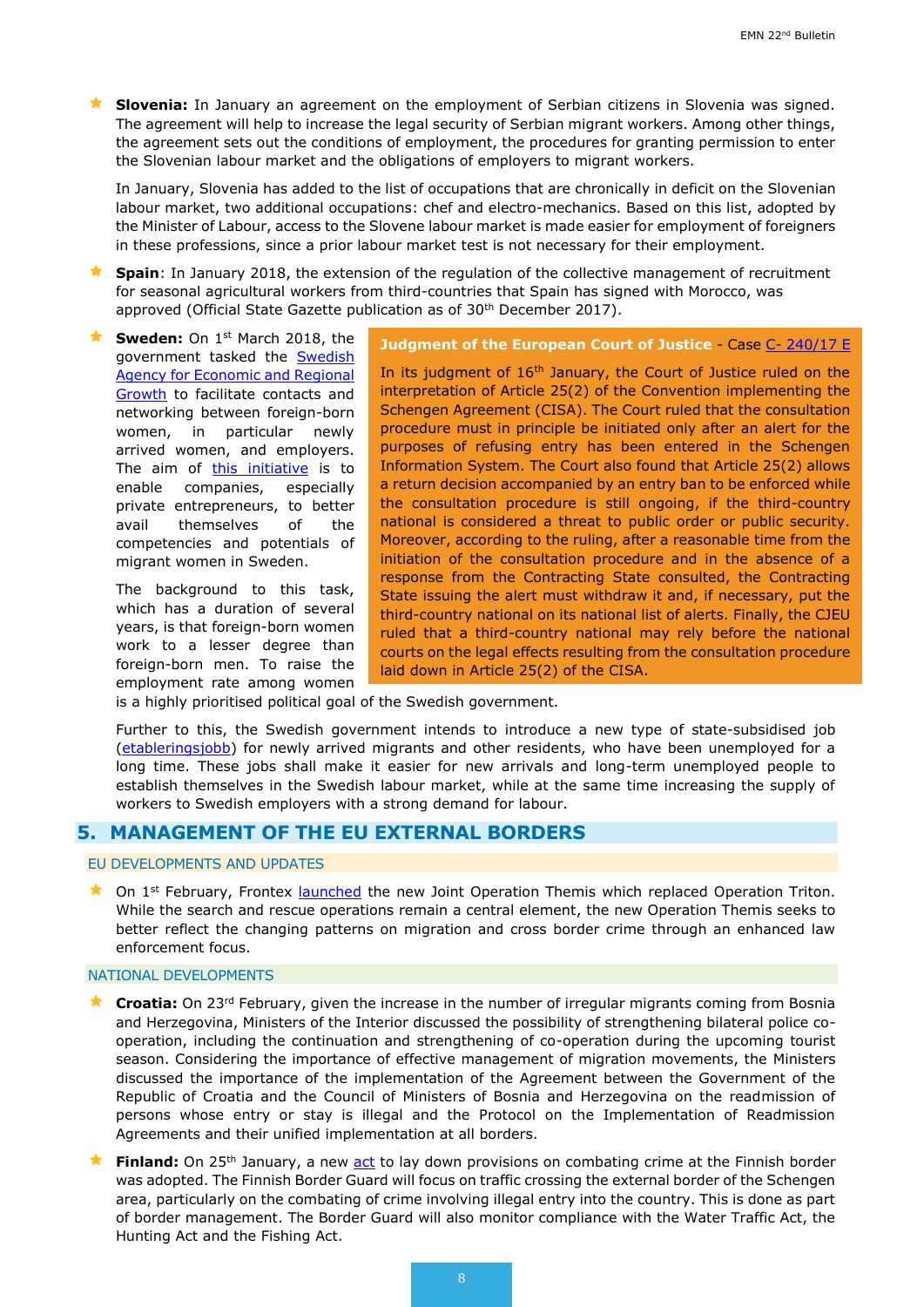**Italy**: on 12 January 2018, Italian and Libyan authorities established a joint committee to combat transnational crime, trafficking of human beings and terrorism, an initiative announced early December last year (see previous Bulletin). Such a committee should reinforce the Rule of Law in Libya and guarantee full respect of human rights. The agreement foresees the exchange of information and the training of Libyan investigators.

In late March 2018, the two-year pilot programme "International Training at Egyptian Police Academy" started. A total of 360 police officers from 22 African countries will be trained on migration issues and border controls by experts from the Italian State Police, Egyptian Police and international and European organisations.

**Poland:** On 30<sup>th</sup> March, 30 border guard officers departed from the Specialist Training Centre of the Border Guards in Luban for its eleventh mission in Macedonia. Poland's engagement is highly appreciated by Macedonian border services. This time, Polish Border Guards supported local services in controlling the influx of immigrants by inter alia preventing illegal border crossings and checking the authenticity of documents and registration of international protection applications.

## **6. IRREGULAR MIGRATION AND RETURN**

#### EU DEVELOPMENTS AND UPDATES

- According to the European Commission's **Progress Report** of  $14<sup>th</sup>$  March, 2,164 returns have been carried out under the EU-Turkey statement since March 2016. Of these, 563 were the result of a second instance negative judicial decision on an asylum application. Under the **Assisted Voluntary Return and Reintegration Programme** implemented by the International Organization for Migration IOM), 5,656 migrants returned to their country of origin in 2017, including 1,683 from the Greek islands. From January to  $1<sup>st</sup>$  March 2018, this helped 760 migrants return home, including 242 from the Greek islands.
- The EMN published the Synthesis Report of the 2017 Study on "The effectiveness of return practices in [EU Member States](https://ec.europa.eu/home-affairs/sites/homeaffairs/files/00_eu_synthesis_report_return_study_en.pdf)". Against the background of the European Commission's 2015 EU Action Plan on Return and the subsequent 2017 Communication on a more effective return policy, this study investigates good practices and challenges in Member States' application of EU rules on return and equivalent standards.

#### NATIONAL DEVELOPMENTS

- **Austria**: On 1<sup>st</sup> February, an agreement between the Republic of Austria and the Federal Republic of Germany entered into force, establishing a "Joint Centre" in Passau that aims at deepening the cooperation between the two states in regards to crime control, protection of public order and security as well as fighting against irregular migration under the conditions of the common Schengen area. Amongst other measures, this includes supporting the competent authorities with a view to returning third-country nationals in compliance with the agreements established between the two states.<sup>10</sup>
- **Belgium:** On 26th February, the Belgian Minister of Home Affairs and the Belgian State Secretary for Asylum Policy and Migration met with the British Home Secretary in London. They agreed to [further](https://emnbelgium.be/news/belgium-and-united-kingdom-further-cooperate-issue-transit-migration)  [collaborate on the issue of transit migration,](https://emnbelgium.be/news/belgium-and-united-kingdom-further-cooperate-issue-transit-migration) including through an information campaign to fight against the smuggling of migrants, as well as the creation of a Single Point of Contact on transit migration.

On 8<sup>th</sup> February, the [report](https://emnbelgium.be/news/cgrss-conclusions-return-operations-sudan) of the Commissioner General for Refugees and Stateless Persons (CGRS) on "respecting the principle of non-refoulement when organising the return of persons to Sudan" was presented to the Government. The report is the result of an independent enquiry on the risks in case of return to Sudan carried out by the CGRS at the request of the Deputy Prime Minister Jan Jambon at the end of December 2017.

In February, the State Secretary for Asylum Policy and Migration carried out an official [visit to Guinea,](https://emnbelgium.be/news/visit-state-secretary-asylum-policy-and-migration-guinea-focuses-prevention-irregular) in order to – inter alia – launch a prevention campaign on irregular migration towards Europe and Belgium. The issue of the return of Guinean nationals (including rejected applicants for international protection) to their country of origin was also discussed.

 **Estonia:** The Police and Border Guard Board [purchased](https://www.politsei.ee/et/uudised/ppa-hankis-piiriturvalisuse-tagamiseks-militaardroonid-40) nine ELIX-XL type military drones, which will be used to monitor the EU external border and to react to border incidents.

1

<sup>10</sup> BGBl. III Nr. 18/2018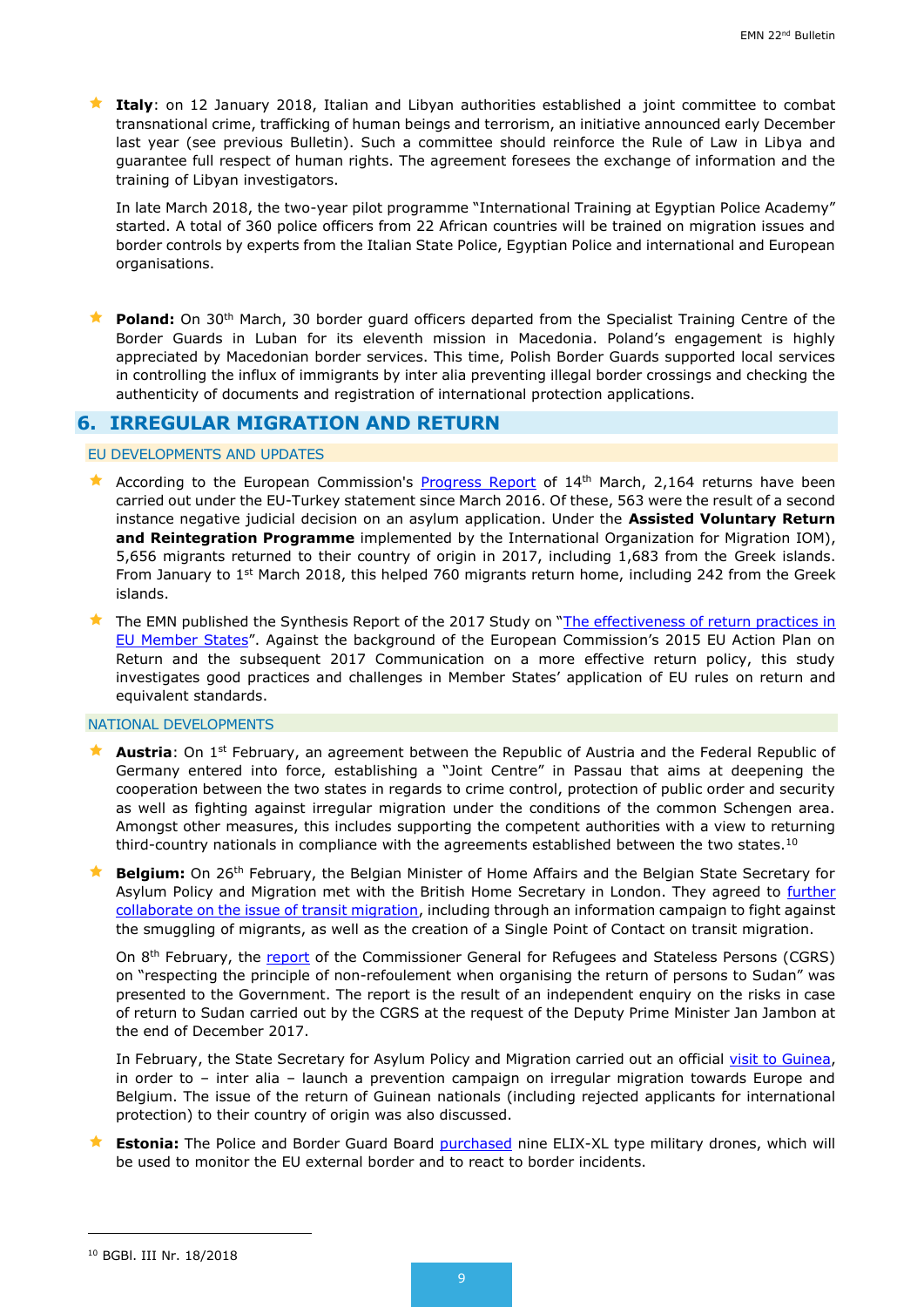**Lithuania:** In March 2018, an [Order](https://www.e-tar.lt/portal/lt/legalAct/ab5a8ee01d2e11e88e8fef3b3f51dc2f) of the Migration Department came into force setting exemplary criteria to evaluate whether there are well-founded grounds to consider that a foreigner represents an illegal migration threat and, therefore, should not be issued or prolonged his/hers residence permit.

In 2017, Lithuania continued to register a decrease in irregular migration from Vietnam. State border guards detained 120 Vietnamese nationals in 2017, compared to 226 in 2016 and 382 in 2015. One of the reasons for such a decrease is more effective work of law enforcement agencies – both in detention and organising expulsion. Employment of new observation systems within the Lithuanian border area have also proved to be a particularly effective measures of prevention.

**Luxembourg:** A [bill](http://www.chd.lu/wps/PA_RoleDesAffaires/FTSByteServingServletImpl?path=/export/exped/sexpdata/Mag/0007/155/15557.pdf) codifying the amended law of 29<sup>th</sup> August 2008 on the free movement of people and immigration proposes to modify the monetary penalties that are applied to air traffic companies that enable third-country nationals to disembark in Luxembourg who do not have a valid travel document, do not have the required visa as well as those applied to air traffic companies who did not transmit the required data, did not transmit is within the foreseen time period, or transmitted incomplete or false data

The same bill also introduces a number of modifications with regard to return. It proposes that the best interests of the child will be individually evaluated by a multidisciplinary team, in the context of taking a decision regarding the return of an unaccompanied minor.

It also proposes to enable the Grand Ducal Police to access the place of residence of a foreign resident, if the latter is refusing access to this place in order to prevent his or her removal.

- **Poland:** As of 12<sup>th</sup> January, [amendments](https://emn.gov.pl/ese/news/14990,New-amendment-to-the-Act-on-Foreigners-entered-into-force-on-12-February-2018.html) introduced into the Act on Foreigners provide new provisions regarding, inter alia, the issue of detaining and returning foreigners, as well as medical and psychological care to foreigners who have not been placed in a guarded centre or remand centres for foreigners on health grounds.
- **Sweden:** On 15<sup>th</sup> March, a [bill](http://www.regeringen.se/4950e9/contentassets/44162aaf7bc7435d96770c87522736cb/utokade-mojligheter-till-arbetsplatsinspektioner-prop.-201718176) was submitted to the Parliament to expand the possibilities of the police to carry out risk-based inspections at workplaces to detect illegal employment. So far, the Police needed a concrete suspicion of criminal activity in order to carry out checks on workplaces.

The Police shall now be entitled to conduct random controls. Such inspections shall be focused on sectors where there is an elevated risk of illegal employment, such as the hotel and restaurant businesses as well as hairdressers and beauty parlours. The government also intends to double the special fee (a financial sanction) that employers of persons who do not have the necessary permits have to pay.

## <span id="page-9-0"></span>**7. ACTIONS ADDRESSING TRAFFICKING IN HUMAN BEINGS**

EU DEVELOPMENTS AND UPDATES

**Command March, the European Commission launched a targeted call for expressions of interest to** participate in the EU Civil Society Platform against trafficking in human beings, open to civil society organisations in Denmark, Estonia and Malta. The Platform was launched in 2013 and the participation of civil society actors is important, with geographical balance an important criteria and allows coordinated cooperation amongst key actors and to engage in a constructive dialogue. The application deadline was 25<sup>th</sup> April.

#### NATIONAL DEVELOPMENTS

1

- **★ Greece:** An inter-agency meeting was convened by the Parliamentary Committee on human trafficking. The meeting discussed the GRETA recommendations on the implementation of the Council of Europe Convention on Action against trafficking in human beings.
- **Estonia:** In February, the Istanbul Convention entered into force in Estonia.<sup>11</sup> This prompted an amendment to the Penal Code "criminalising the buying of sex from the victims of trafficking in human beings (THB)". The objective of criminalisation is to discourage the demand leading to THB and to protect the rights of victims.
- **Finland:** In March, Finland published the latest review of the Assistance System for Victims of Human Trafficking (in Finnish). The review showed that in 2017, the [number of clients](http://migri.fi/en/artikkeli/-/asset_publisher/ihmiskaupan-uhrien-auttamisjarjestelman-asiakasmaara-korkein-sen-historiassa) in the Assistance System for Victims of Human Trafficking was higher than ever before. At the end of 2017, 322 people fell within the scope of the system's services, including underage children in the care of clients (2016: 233). 34 of them entered the assistance system as minors

<sup>&</sup>lt;sup>11</sup> The Istanbul Convention was ratified in Estonia on 26<sup>th</sup> October 2017.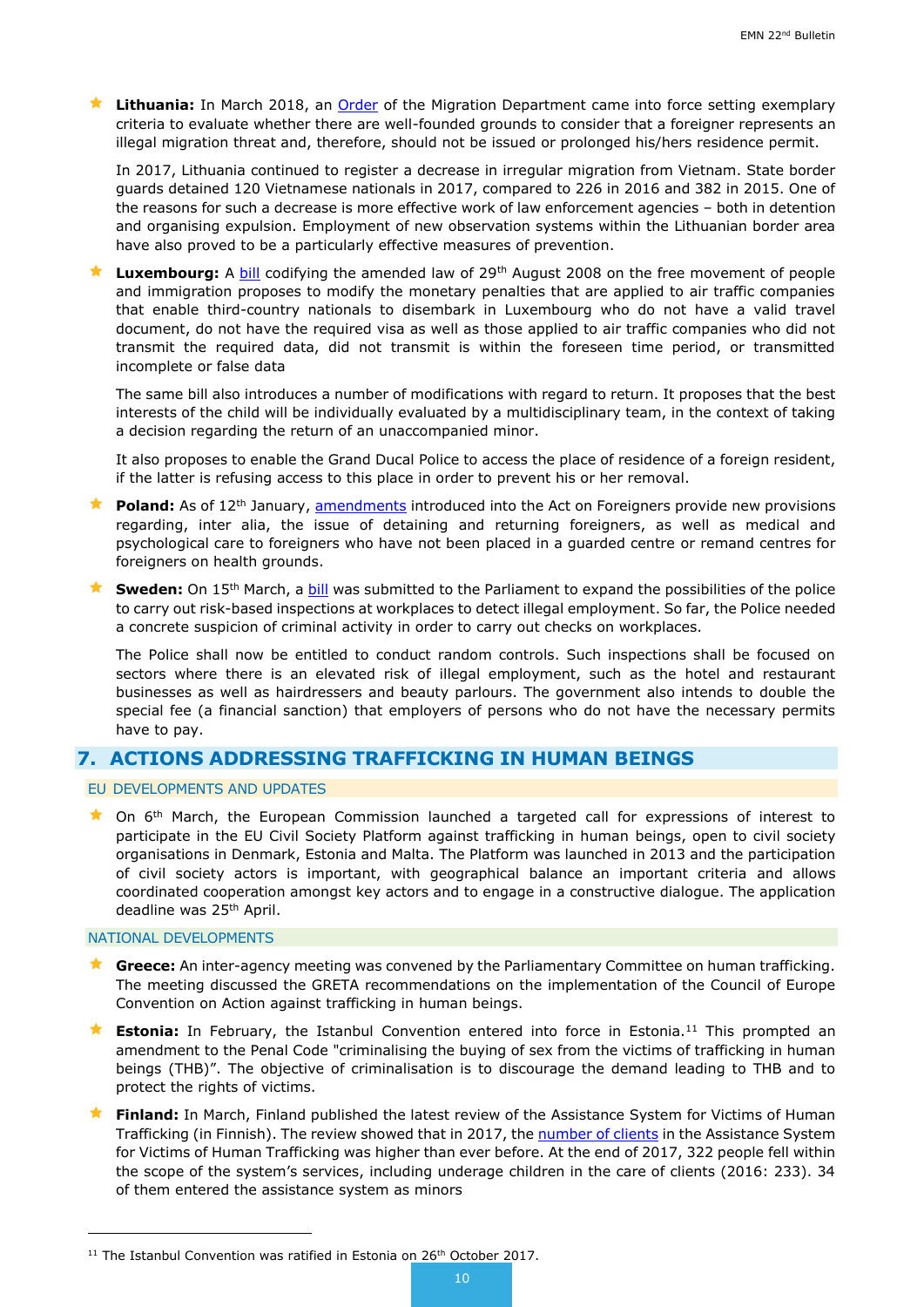- **Italy:** On 6 February 2018, the President of Lazio's Territorial Commission for the recognition of international protection and the Regional councillor for Social Policies, Sport and Security officially launched a pilot project for the identification of victims of human trafficking and exploitation amongst asylum seekers. Such a project is part of a wider initiative led by the National Commission for Asylum and aims at creating standard operating procedures for the identification, referral and protection of victims of trafficking.
- **Luxembourg:** The [Law of 28](http://legilux.public.lu/eli/etat/leg/loi/2018/02/28/a170/jo)<sup>th</sup> February 2018 strengthening the fight against the exploitation of prostitution, procuring and trafficking of human beings to sexual ends grants impunity of irresponsibility to the victims and introduced new infractions to the Penal Code. These infractions penalise clients of prostitutes who are minors, vulnerable people, victims of sexual exploitation, procuring and human trafficking for sexual purposes with the possibility of not having to conduct public prosecution against the client under certain conditions.
- **Malta:** In the framework of the 4<sup>th</sup> National Action Plan against Trafficking in Persons, a series of effective actions specifically targeting the areas of sexual exploitation and child trafficking have been taken. Moreover, preparations to conduct a second national study on human trafficking amongst migrant women and children living in open centres in Malta have been initiated.
- **Poland:** In March, an information [campaign](https://emn.gov.pl/ese/news/14988,Antitrafficking-informational-and-educational-campaign.html) was launched in Radom, Poland, highlighting the threats associated with the crime of human trafficking (modern slavery). The aim of **MECEVAC**<sub>crech</sub> the campaign was to raise public awareness and protect potential victims from various forms of human trafficking.
- **★ Sweden:** In February 2018, the Swedish government adopted a **National Action Plan for combatting** [prostitution and trafficking in human beings \(THB\) for sexual and other purposes.](http://www.regeringen.se/492162/contentassets/24797d74f0bf447998138bc6b18aadb9/handlingsplan-mot-prostitution-och-manniskohandel.pdf) The Action Plan focuses on preventive work, stronger protection for victims, strengthened knowledge, and the development of methods for professionals who work with victims of THB.

On 1<sup>st</sup> January 2018, a new state agency was established in Sweden, the Swedish Gender Equality [Agency.](https://www.jamstalldhetsmyndigheten.se/en/) The Swedish government has transferred all functions related to coordinating action against trafficking in human beings (THB) from the County Administrative Board of Stockholm to this new Agency, which now has the authority to work against all forms of human trafficking, including THB for the purpose of removal of body organs, military service, forced labour or other activities that imply an emergency for the victim. The Agency's mandate includes, inter alia, support to authorities and NGOs, the National Task Force against Prostitution and Trafficking (NMT), and the regional anti-THB coordinators.

## <span id="page-10-0"></span>**8. EXTERNAL DIMENSION**

## EU DEVELOPMENTS AND UPDATES

- ★ On 23<sup>rd</sup> February, the EU, African Union and the G5 Sahel hosted a [high-level International Conference](http://europa.eu/rapid/press-release_MEMO-18-942_en.htm) in Brussels on security and development in the Sahel, focusing on the stability and stabilisation of the peripheral, cross-border and fragile zones of the Sahel.
- On 26<sup>th</sup> February, a new [programme](https://ec.europa.eu/trustfundforafrica/all-news-and-stories/delivering-commitments-new-programmes-protect-migrants-and-support-return-and_en) on voluntary return and evacuation was adopted within the EU Emergency Trust Fund for Africa. This programme is worth 115 million euro and continues to provide support to the UN Refugee Agency (UNHCR) and the International Organization for Migration (IOM).

<span id="page-10-1"></span>NATIONAL DEVELOPMENTS

- Belgium: On 8<sup>th</sup> February, the Federal Reception Agency Fedasil [signed a framework agreement](https://emnbelgium.be/news/cooperation-between-fedasil-and-enabel) with the Belgian development agency, Enabel. This agreement creates a basis for cooperation between the two Belgian public institutions in the field of asylum and migration and development cooperation. Specific agreements will be concluded depending on the needs of the two partners (e.g. mobilisation of Fedasil experts for Enabel projects - and vice versa - or mobilisation of the European or local partners of the other institution).
- **Czech Republic:** The interdepartmental working group of the Medical Humanitarian Programme (MEDEVAC) met in February to assess the activities of the programme in 2017 and discuss the scope of activities and budget of the programme in 2018. The priority regions for humanitarian and development aid have been identified as the Middle East, the wider Sahel region and eastern Ukraine. Financial donations through partner organisations totalling 20 million CZK (0.8 million euro) aimed at strengthening local health infrastructure will be made in Libya, Niger, Iraq and eastern Ukraine. The overall budget of the MEDEVAC programme for 2018 will remain 60 million CZK (2.4 million euro). For the next two years a photographic exhibition documenting MEDEVAC's missions has been launched and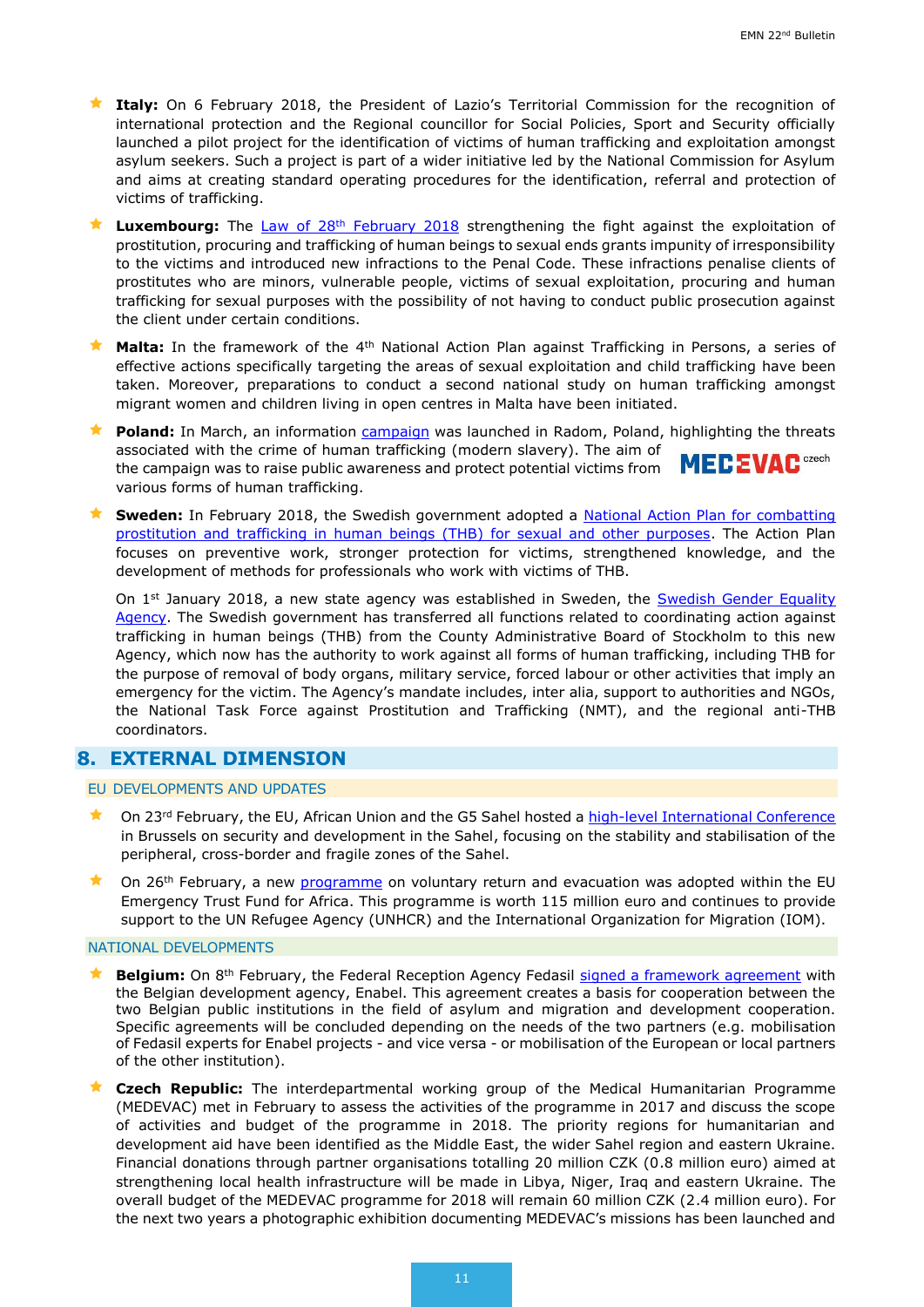**AID IN PL** 

**ACE** 

will be travelling across relevant Czech embassies as well as hospitals participating in the programme. The exhibition is part of an effort to increase the visibility of the MEDEVAC programme.

In February, the financial aid priorities for 2018 within the *Programme of the Ministry of the Interior for the Assistance to Refugees in Regions of Origin and Prevention of Large Migration Flows* (newly called "Aid in Place") were discussed by the interdepartmental working group. Among the suggested priorities are the Middle East region and the Balkan region (especially the Republic of Macedonia). A financial donation of CZK 40 million (around 1.6 million euro) shall be allocated to the Sahel and North Africa regions. During March, the proposed priorities were submitted to the Czech Government for approval. The overall budget of the Programme for 2018 amounts to CZK 150 million (around 6 million euro). This programme was established in September 2015 as a special tool to address the refugee/migration situation in Europe and its neighbourhood.

In January 2018, the Government of the Czech Republic approved the financial contribution of 8.75 million euro to the North Africa Window of the EU Trust Fund for Africa (an equal share of an overall amount of 35 million euro provided by the Visegrád Four states (Czech Republic, Hungary, Poland and Slovakia). The money allocation is dedicated to the implementation of the second phase of the program – Support to Integrated Border and Migration Management in Libya. The total contribution of the Czech Republic to the EU Trust Fund for Africa from its establishment is 10.42 million euro.

- Poland: During the reporting period, Beata Kempa was **appointed** Minister for Humanitarian Aid. This is the first time such a post was established and underlines the importance of humanitarian aid for the Polish government.
- **★ Spain**: The Second Hispano Moroccan Forum on Migration and Integration was held on 20<sup>th</sup>-21st March in Morocco, with the participation of a Delegation headed by Ms. Marina del Corral, Secretary General for Immigration and Emigration.

## **ANNEX: EU & COMPLEMENTARY STATISTICS, ADDITIONAL INFORMATION, OTHER EMN OUTPUTS AND UPCOMING EVENTS**

## **EU Figures**

**Figure 1a: Asylum applications in the EU-28, January 2016 – December 2017.** 



*Source: Eurotat [\[migr\\_asyappctzm\],](http://appsso.eurostat.ec.europa.eu/nui/show.do?dataset=migr_asyappctzm&lang=en) total asylum applicants, accessed on 30th March 2018.*

**Figure 1b: First time asylum applicants and subsequent applicants (together, total asylum applicants) in the EU-28 and Norway, Q4 2017 (quarterly data)**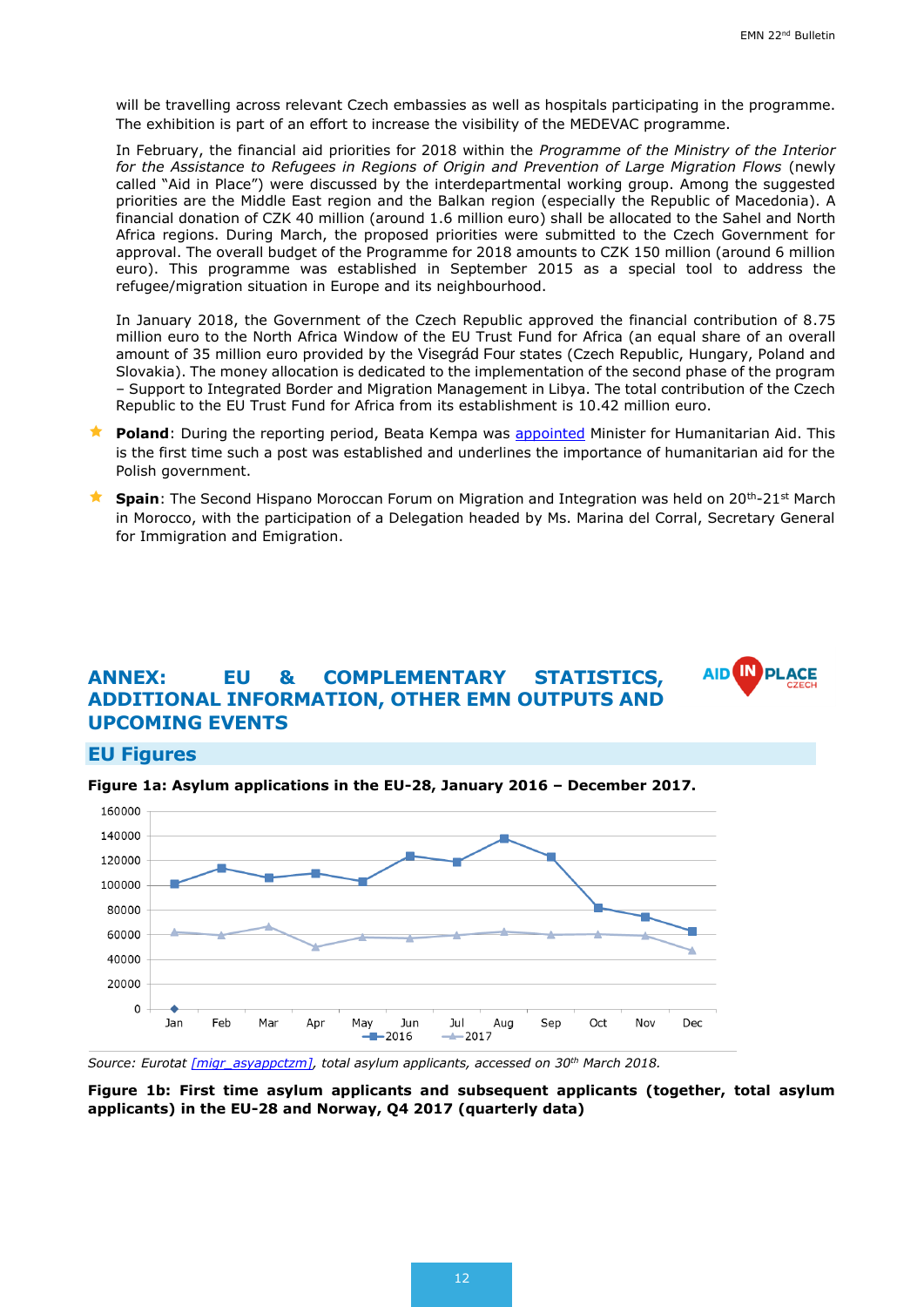

*Source: Eurotat [\[migr\\_asyappctzm\]](http://appsso.eurostat.ec.europa.eu/nui/show.do?dataset=migr_asyappctzm&lang=en), accessed on 30th March 2018.*

#### **Figure 2: First instance asylum decisions in EU-28 and Norway for non-EU citizens, Q4 2017**



*Source: Eurotat [\[migr\\_asydcfstq\]](http://appsso.eurostat.ec.europa.eu/nui/show.do?dataset=migr_asydcfstq&lang=en), accessed on 30th March 2018.*

**Figure 3a: Illegal border crossing – Top nationalities (in %) Figure 3b: Refused entry – Top nationalities (in %)**





Figure 3c: Illegal stay – Top nationalities (in %) Figure 3d: Effective return – Top nationalities (in %)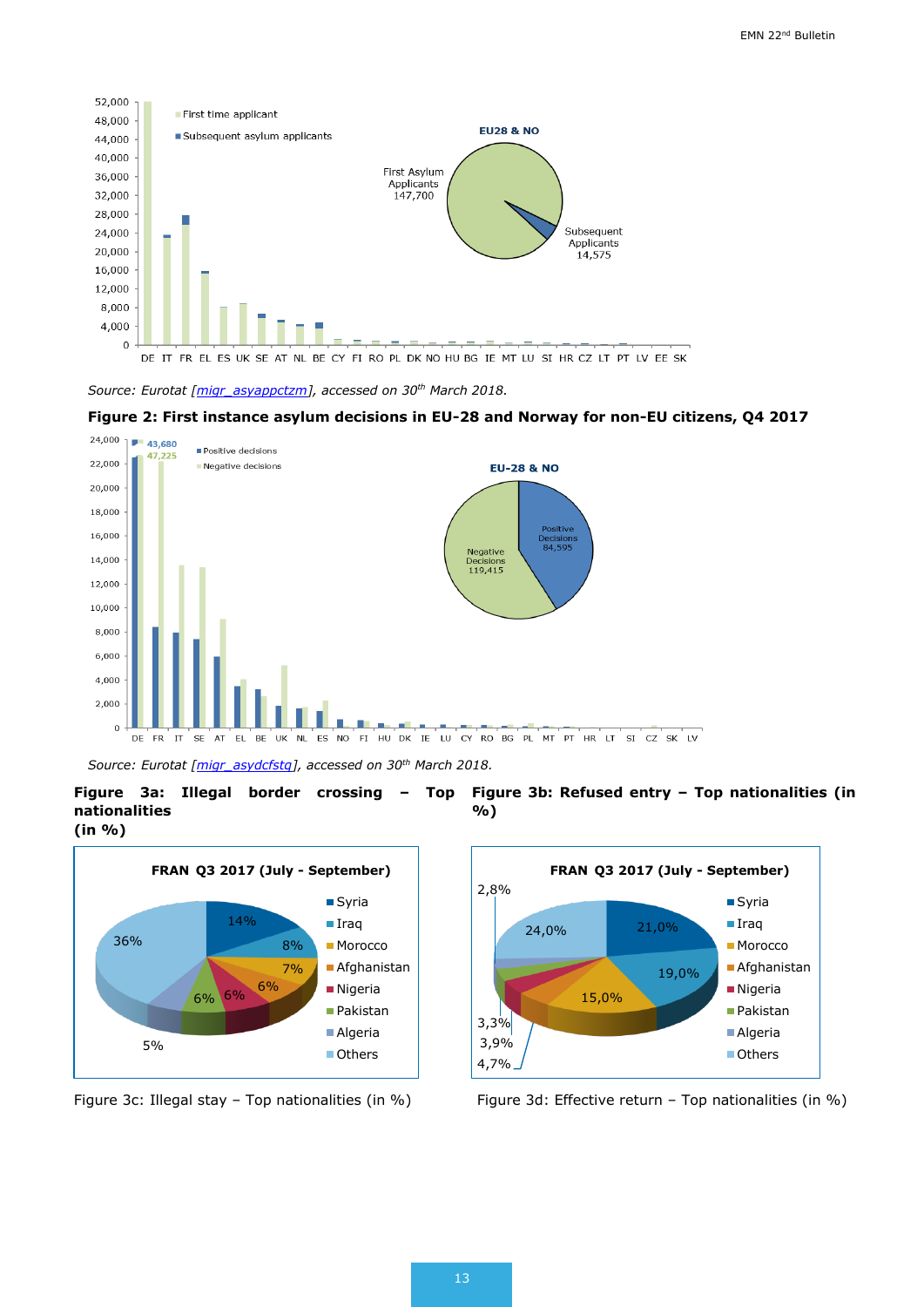

*Source: [FRONTEX FRAN Quarterly Report Q3 2017](https://frontex.europa.eu/assets/Publications/Risk_Analysis/Risk_Analysis/FRAN_Q3_2017.pdf) (July - September 2017)*

## **Latest available national statistics**

## **IMPLEMENTATION OF THE COMMON EUROPEAN ASYLUM SYSTEM**

- **Austria**: The Federal Ministry of the Interior has published the **annual statistics on asylum for 2017**. According to the report, the number of asylum applications in Austria decreased in 2017 to 24,735, which is a drop of 41.50 percent compared to 2016. The top three nationalities were Syria, Afghanistan, and Pakistan. Regarding unaccompanied minors, a similar decrease from 3,900 asylum applications in 2016 to 1,352 in 2017 has been reported.
- **Slovak Republic**: The Migration Office of the Ministry of Interior published its [2017 Statistical Report](http://www.minv.sk/?statistiky-20) which contains an overview of the number of asylum applications, number of granted asylum or subsidiary protections and granted citizenships in 2017. The statistical report also includes data on nationalities, citizenships, age and on unaccompanied minors.

## **Actions addressing trafficking in human beings**

 **Lithuania:** In 2017, 60 cases of human trafficking and use of forced labour were registered in Lithuania. 40 nationals of the Republic of Lithuania, 18 nationals of Federal Democratic Republic of Nepal and 2 nationals of the Republic of Ukraine were identified as victims of these crimes. Foreigners (all of them male) constituted to 34.5% of all victims in 2017.

## **LEGAL MIGRATION AND INTEGRATION**

Slovak Republic: The Bureau of Border and Aliens Police of [the](http://www.minv.sk/?rok-2017-1) Police Force Presidium published the [Statistical Overview of Legal and Illegal Migration in the Slovak Republic](http://www.minv.sk/?rok-2017-1) for the year 2017 which provides data on both legal and irregular migration including returns.

## **Updates on EU legislation transposition**

## **IMPLEMENTATION OF THE COMMON EUROPEAN ASYLUM SYSTEM**

**★ Belgium:** On 12<sup>th</sup> March, the <u>law</u> of 21<sup>st</sup> November 2017 modifying the Immigration Act was published in the Belgian Gazette. It aims at – inter alia – finalising the transposition of the European asylum Directives (see EMN Bulletin October-December 2017).

## **LEGAL MIGRATION AND INTEGRATION**

**Belgium:** On 2<sup>nd</sup> February, in the framework of the transposition of the Single Permit Directive in Belgian legislation, the different competent Belgian entities (i.e. Federal State, Flemish Region, Walloon Region, Brussels-Capital Region and the German-speaking Community) adopted a cooperation agreement on the coordination of the policies on work permits and residence permits and the norms regarding the employment and residence of foreign workers. In March 2018, several [legislative texts](https://emnbelgium.be/news/adoption-several-legislative-texts-related-cooperation-agreement-single-permit) have been adopted at the federal and regional level to approve this cooperation agreement. The cooperation agreement has not yet entered into force.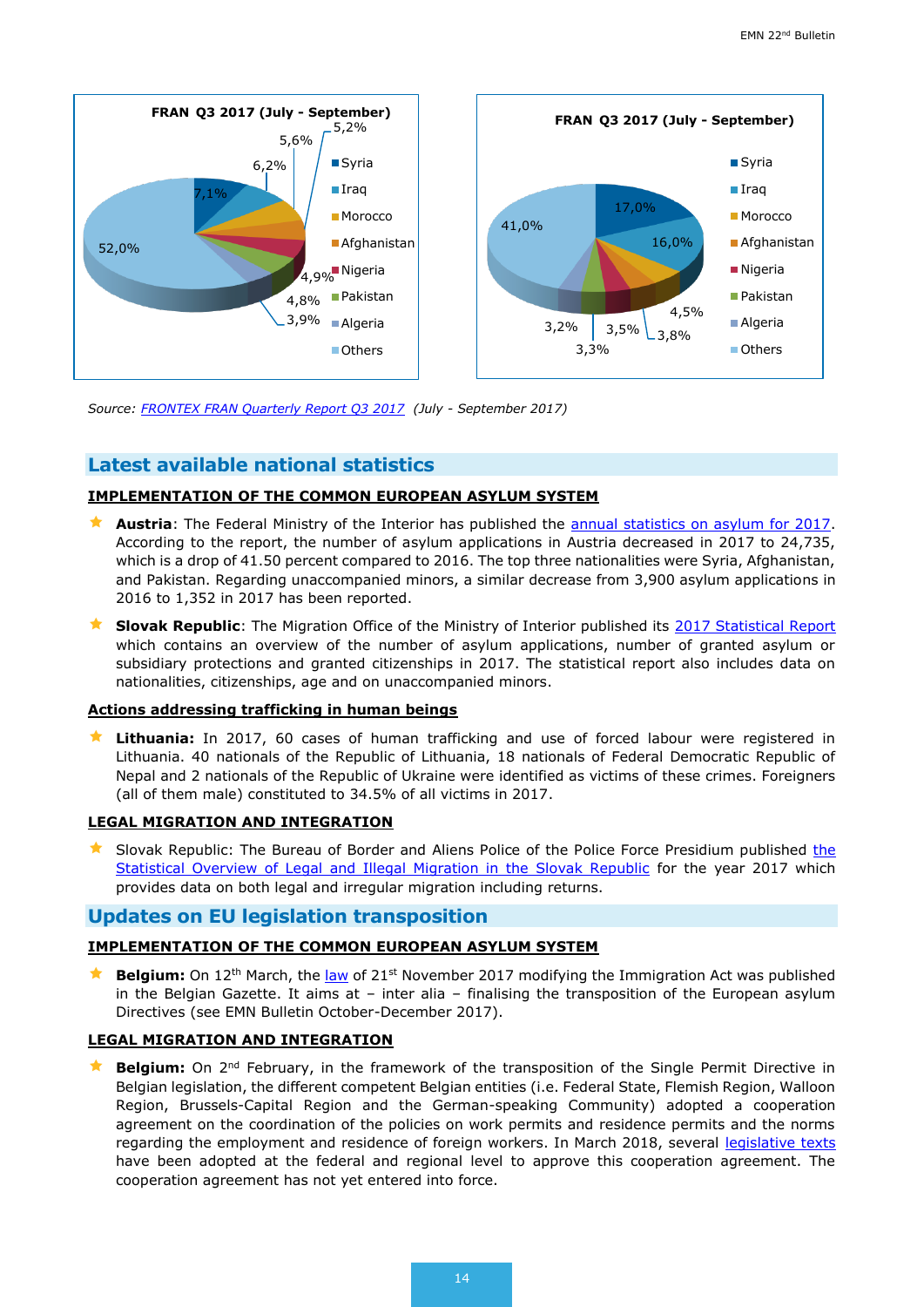- **Hungary:** On 1<sup>st</sup> January, modifications on the 2007 Act on the entry and residence of third-country national as regards legal migration entered into force.<sup>12</sup> The aim of these modifications was to transpose the [EU Students and Researchers Directive](https://eur-lex.europa.eu/legal-content/EN/TXT/?uri=CELEX:32016L0801) ((EU) 2016/801). A specific permit for migrant entrepreneurs was also introduced and the amendments also affected procedural issues.
- **Poland:** On 12<sup>th</sup> January, the Act of 24<sup>th</sup> [November 2017](https://emn.gov.pl/ese/news/14990,New-amendment-to-the-Act-on-Foreigners-entered-into-force-on-12-February-2018.html) on amendments to the Act on Foreigners and certain other acts was published. The main objective is to transpose the [Intra-Corporate Transferee](https://eur-lex.europa.eu/legal-content/EN/ALL/?uri=celex%3A32014L0066)  [Directive](https://eur-lex.europa.eu/legal-content/EN/ALL/?uri=celex%3A32014L0066) (2014/66/EU).

On  $1^{st}$  January, the Act of  $20^{th}$  July 2017 amending [Act of 20](https://emn.gov.pl/ese/news/14989,Most-important-changes-since-1-January-2018-related-to-possibilities-of-foreigne.html)<sup>th</sup> April 2004 on the promotion of employment and labour market institutions and certain other acts was enacted.<sup>13</sup> In particular, this amendment was intended to implement the [Seasonal Workers Directive](https://eur-lex.europa.eu/legal-content/EN/ALL/?uri=celex%3A32014L0036) (2014/36/EU) in the Polish national legislation. This Act introduced seasonal work permits. In addition, it reconstructed and strengthened the legislation on access to the Polish labour market in the area of so-called short-term work.

## **Other EMN outputs and upcoming events (see also the [EMN website\)](http://ec.europa.eu/dgs/home-affairs/what-we-do/networks/european_migration_network/events/index_en.htm)**

- **Belgium:** The Belgian Contact Point of the EMN produced a short video on the illegal employment of third-country nationals in Belgium and in the EU, in the framework of the EMN study dedicated to this topic, as well as the events organized at national and European level.
- **Spain**: On 14<sup>th</sup> March a "Workshop on online follow-up hate speech" organised by the Spanish Observatory for Racism and Xenophobia (OBERAXE) took place in the premises of the General Secretariat for Immigration and Emigration.

The transnational project "*Proximity policing against racism, xenophobia and other forms of intolerance" that leads the* General Secretariat for Immigration and Emigration through the Spanish Observatory for Racism and Xenophobia [\(OBERAXE\)](http://www.empleo.gob.es/oberaxe/es/creadi/index.htm), initiated in April 2017, with the aim of identifying best practices at local level, completed its first phase in the first trimester of 2018.

-

<sup>12</sup> Act CXLIII of 2017

<sup>13</sup> Journal of Laws 2017, item 1543